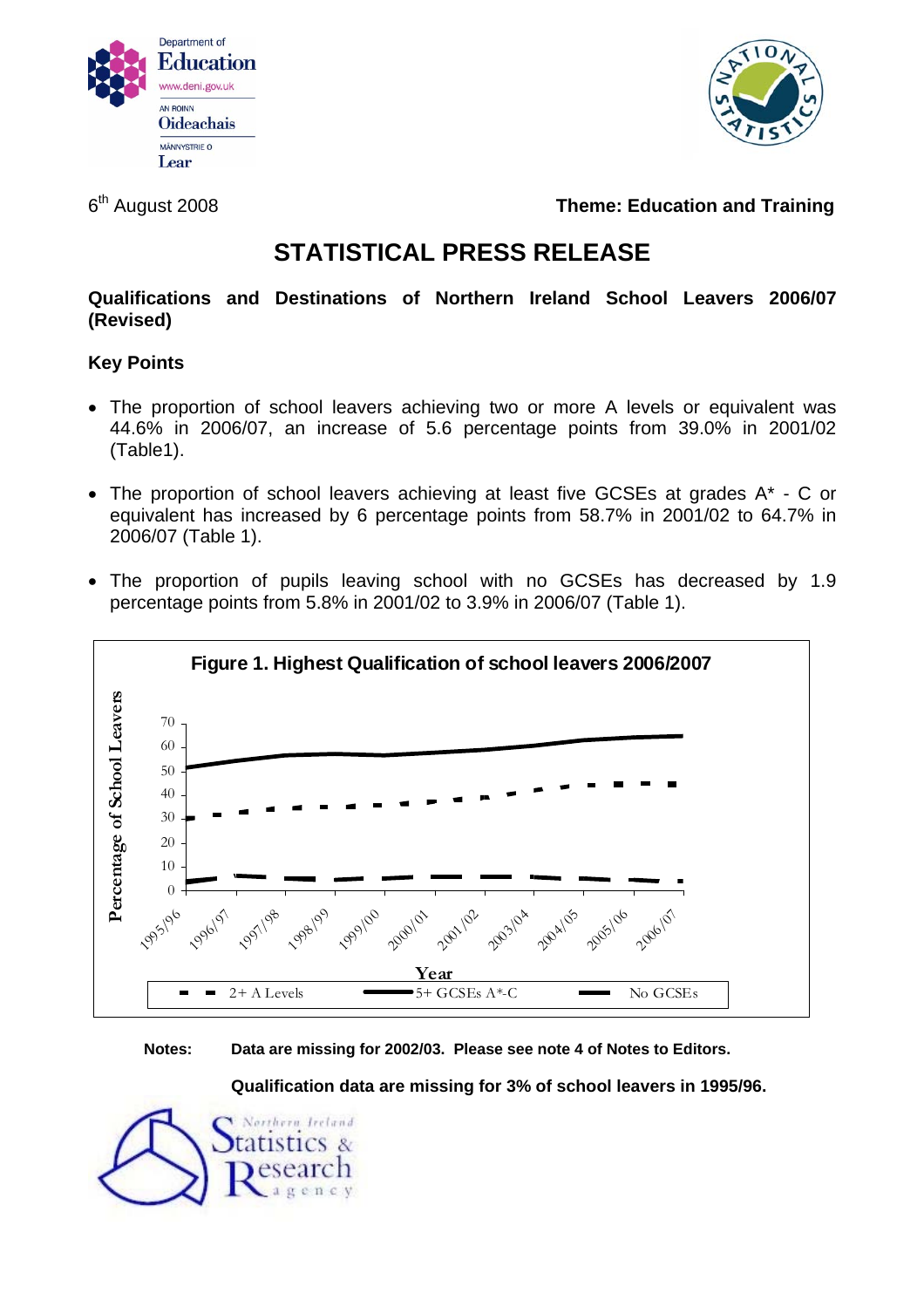- The proportion of school leavers continuing on to Institutions of Higher Education has increased by 3.5 percentage points from 35.0% in 2001/02 to 38.5% in 2006/07, whereas the proportion continuing on to Institutions of Further Education increased by 0.6 of a percentage point from 26.8% in 2001/02 to 27.4% in 2006/07 (Table 9).
- The proportion of pupils unemployed after leaving school decreased between 2001/02 and 2006/07 from 4.6% to 3.3% (Table 9).

# **Qualifications**

# **A Levels**



- Girls continue to outperform boys in terms of the highest level of qualification achieved with 52.8% of girls achieving at least two A levels or equivalent compared to 36.6% of boys, and 46.2% of girls achieving three or more A levels or equivalent in 2006/07 compared to 32.1% of boys (Table 1).
- The proportion of grammar school leavers achieving at least two A levels or equivalent has increased from 79.2% in 2001/02 to 81.3% in 2006/07. 86.7% of grammar school girls left school with two or more A levels or equivalent compared to 75.6% of grammar school boys (the corresponding proportions for secondary schools were 29.5% for girls and 13.4% for boys)(Tables 2 & 3).
- The proportion of secondary school leavers achieving at least two A levels or equivalent has increased from 14.3% in 2001/02 to 21.1% in 2006/07 (Table 2).
- The proportion of pupils at schools under Catholic management who achieved 2 or more A levels or equivalent was higher than the proportion of pupils at schools under Other management at 47.8% and 41.9% respectively (Table 4).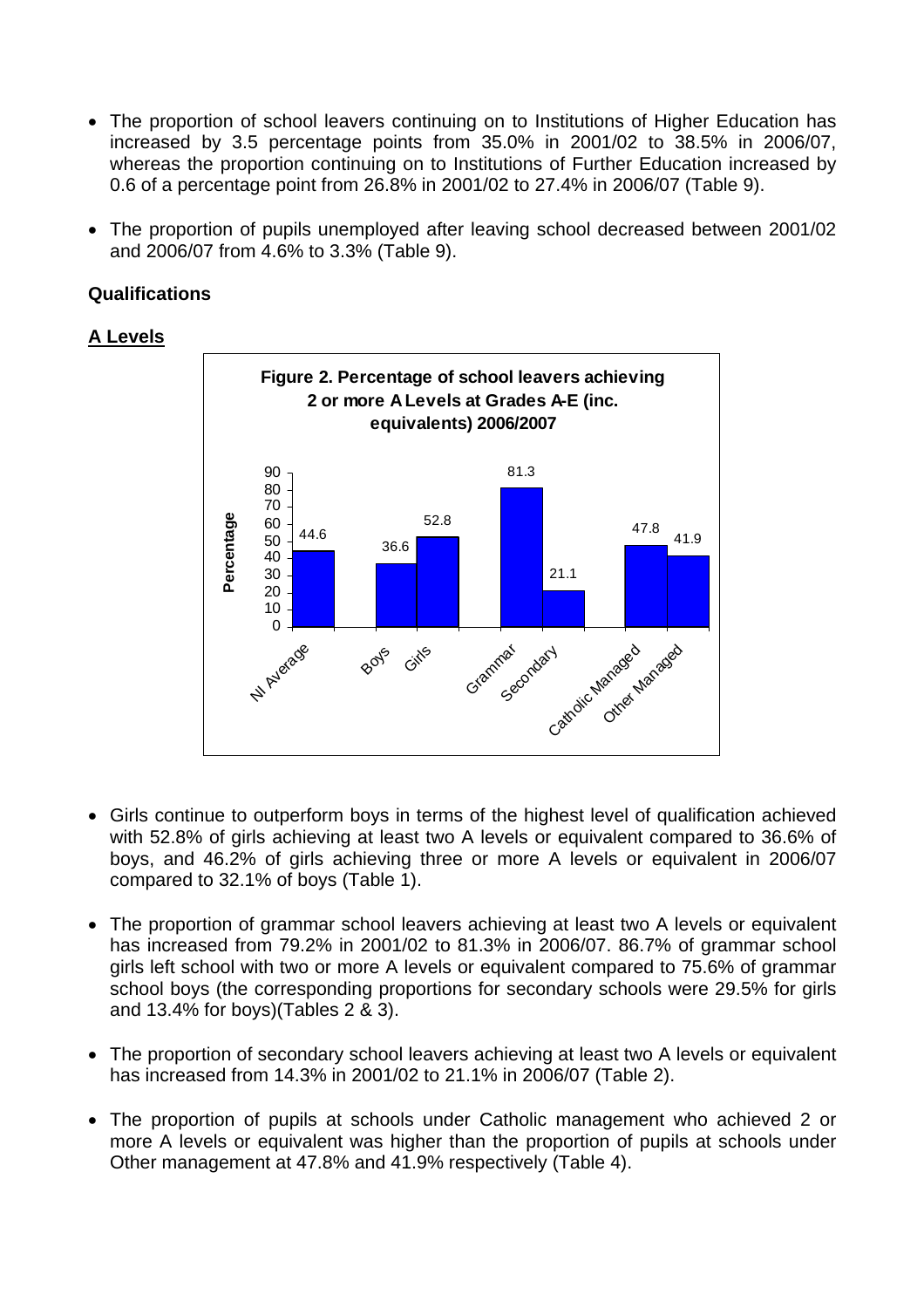- When religion of pupil is considered, 47.4% of Catholic school leavers left with two or more A levels compared to 41.3% of Protestant school leavers (Table 6).
- At 49.7% the proportion of pupils not entitled to free school meals who achieved two or more A levels or equivalent was higher than those pupils entitled to free school meals (20.6%) (Table 8).



# **GCSEs**

- For those leaving school with at least five GCSEs or equivalent at grades A\* C the proportion of girls remains higher than the proportion of boys (71.5% of girls leaving school in 2006/07 achieved at least five GCSEs at grades A\* - C or equivalent compared to 58.2% of boys) (Table 1).
- The proportion of grammar school leavers achieving at least five GCSEs at grades A\* C or equivalent has increased from 95.7% in 2001/02 to 96.5% in 2006/07. The corresponding proportions for secondary schools were 36.0% and 44.4% (Table 2).
- 62.9% of pupils from schools under Other management left school having achieved at least 5+ GCSEs A\* - C or equivalent in 2006/07; the corresponding figure for leavers from Catholic managed schools was 66.8% (Table 4).
- Twice as many boys leave school with no GCSEs or equivalent compared to girls (5.3% of boys and 2.5% of girls) (Table 1).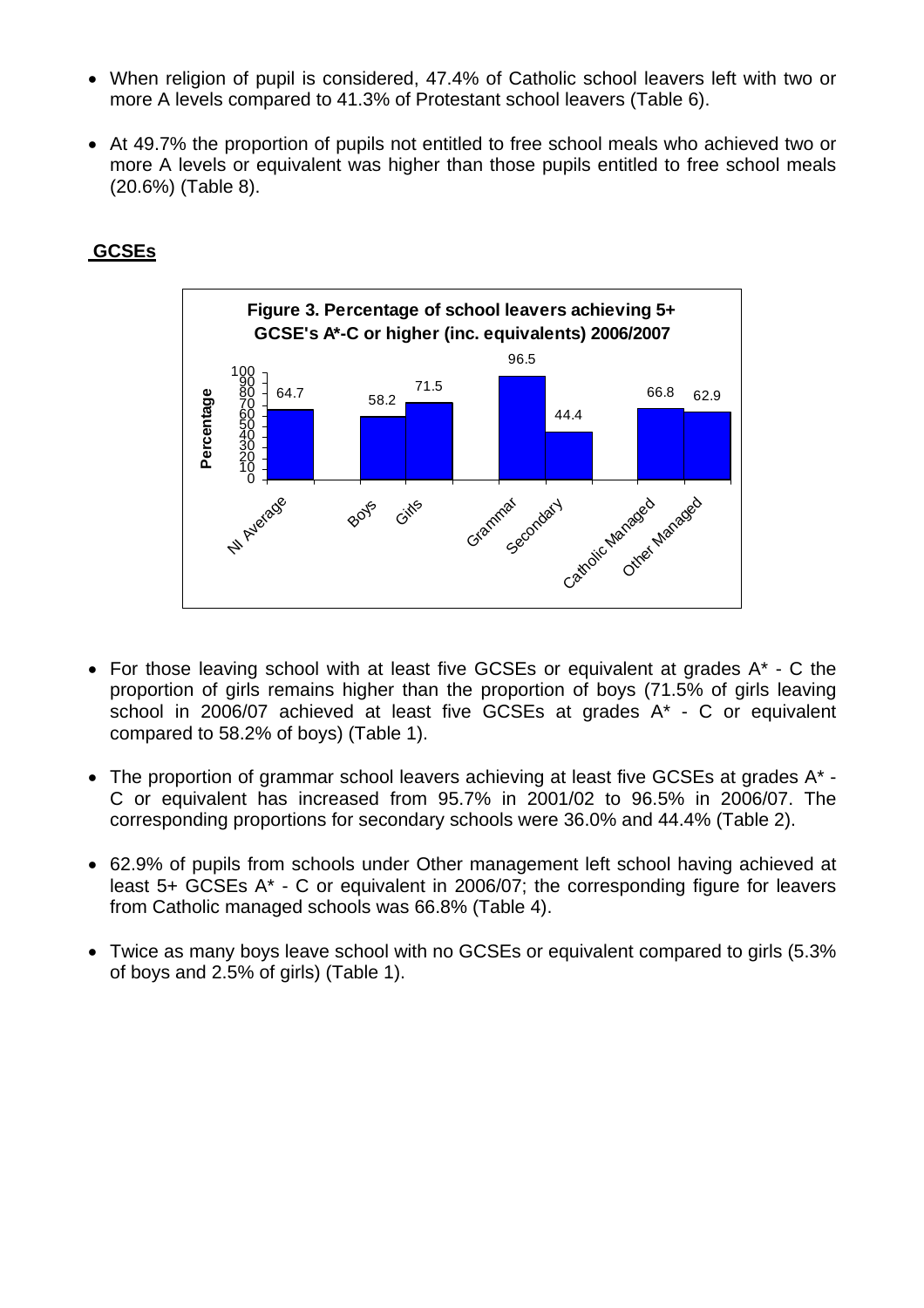# **Destinations**



- In total 38.5% of school leavers entered Institutions of Higher Education. The proportion of girls continuing on to Institutions of Higher Education is significantly higher than that for boys at 45.3% and 31.8% respectively (Table 9).
- In total 27.4% of school leavers entered Institutions of Further Education. The proportion of girls continuing on to Institutions of Further Education is larger than that for boys at 29.9% and 25.1% respectively (Table 9).
- Girls leaving school are more likely to continue their education with 75.2% of girls entering Institutions of Higher or Further Education compared to 56.9% of boys (Table 9).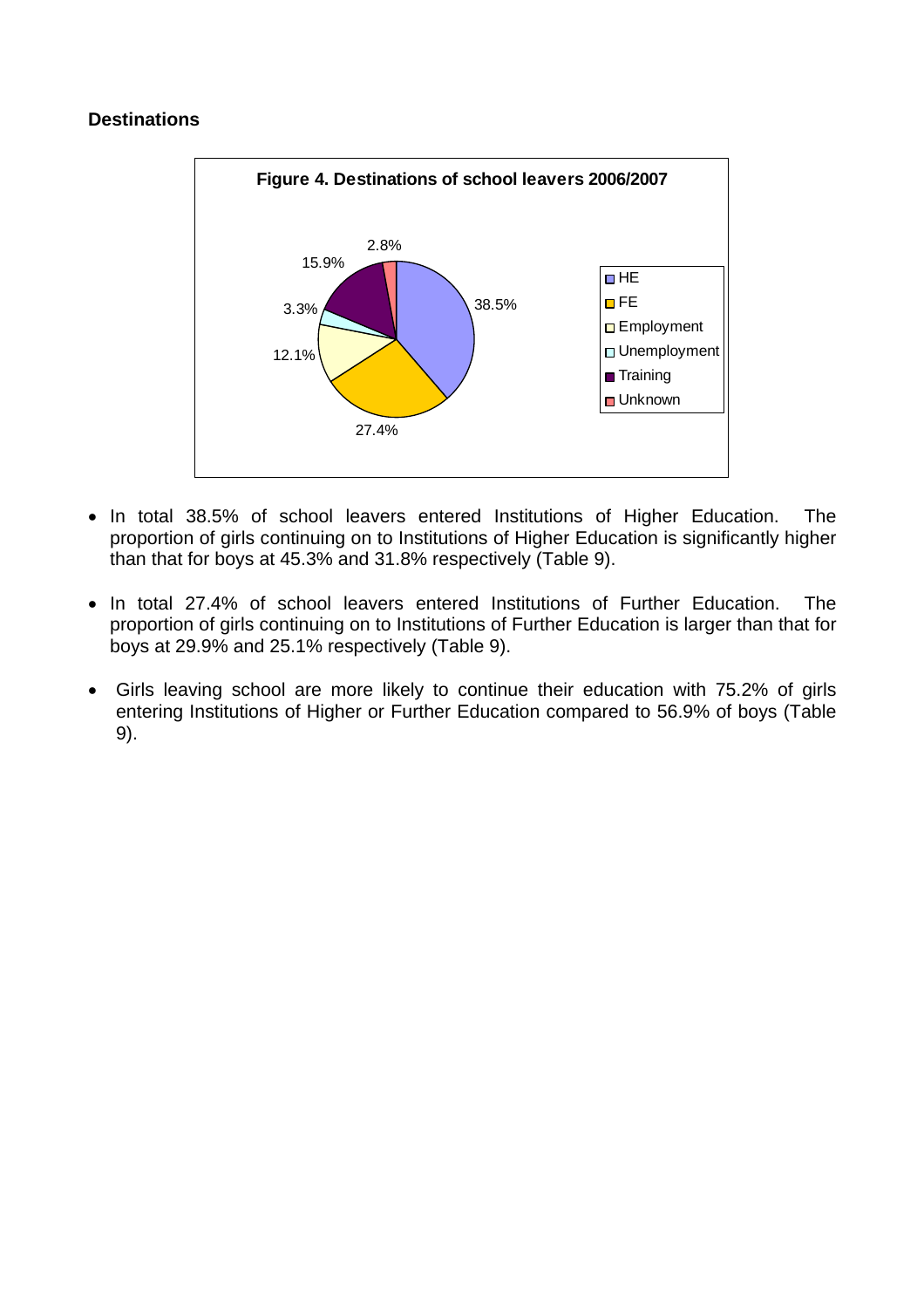



- A higher proportion of school leavers from schools under Catholic management continued on to Institutions of Higher Education (41.2%) than their counterparts from schools under Other management (36.2%). For those pupils entering Further Education, there was a higher proportion of school leavers from schools under Other management (30.8%) than from schools under Catholic management (23.4%) (Table 12).
- A higher proportion of pupils leaving grammar schools under Catholic management attend Institutions of Higher Education (76.4%) than pupils leaving grammar schools under Other management (71.7%). A similar trend emerges for secondary school leavers with 20.3% of pupils from secondary schools under Catholic management continuing on to Institutions of Higher Education compared to 12.1% of pupils from secondary schools under Other management (Table 12).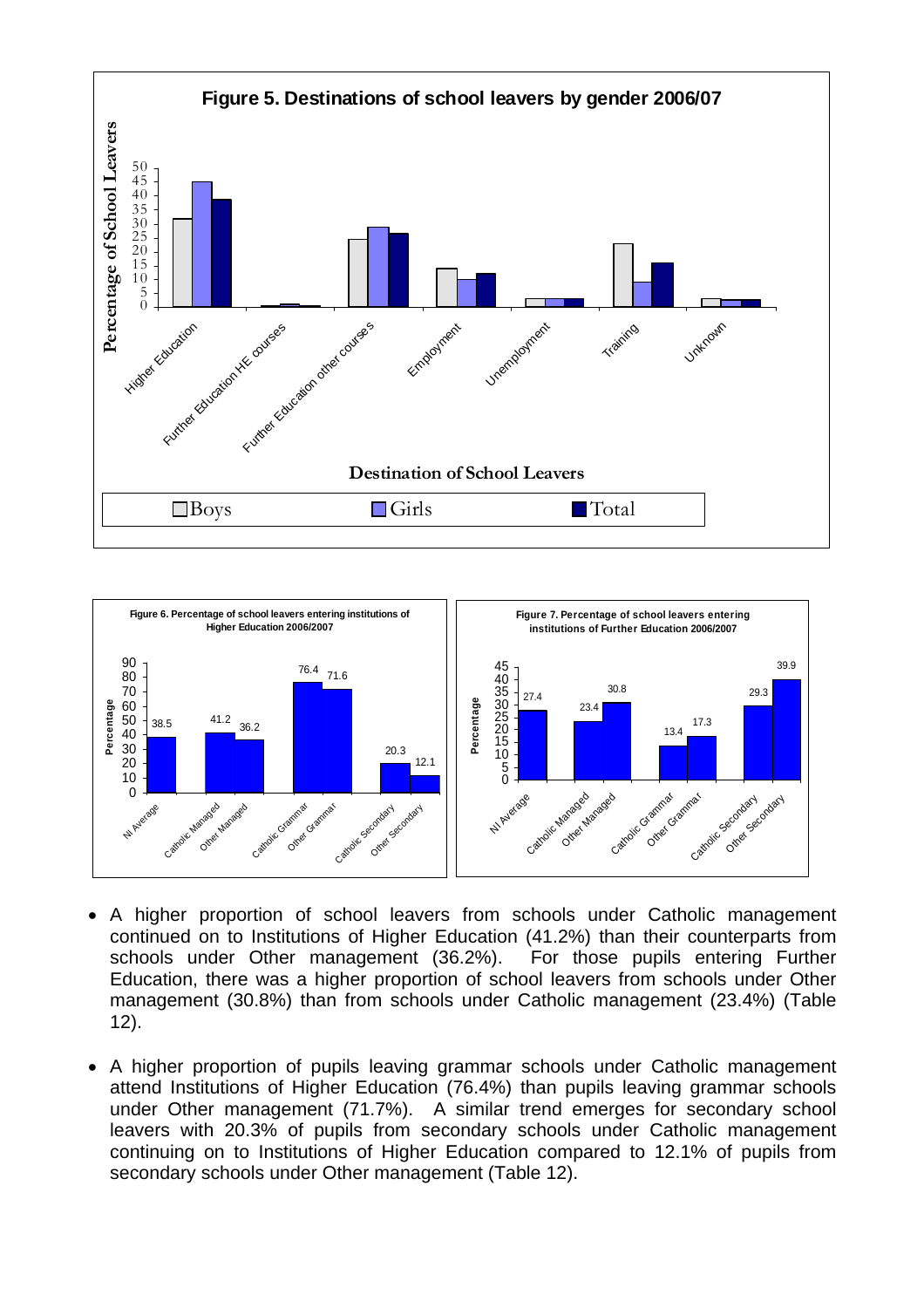- A higher proportion of pupils leaving grammar schools under Other management attend Institutions of Further Education (17.3%) than pupils leaving grammar schools under Catholic management (13.4%). Similarly, there is a difference among pupils leaving secondary school with 39.9% from Other managed schools compared to 29.3% from Catholic managed schools continuing on to Institutions of Further Education (Table 12).
- School leavers not entitled to free school meals are more likely to continue their education with 69.8% entering institutions of Higher or Further Education compared to 47.6% of leavers who were entitled to free school meals (Table 16).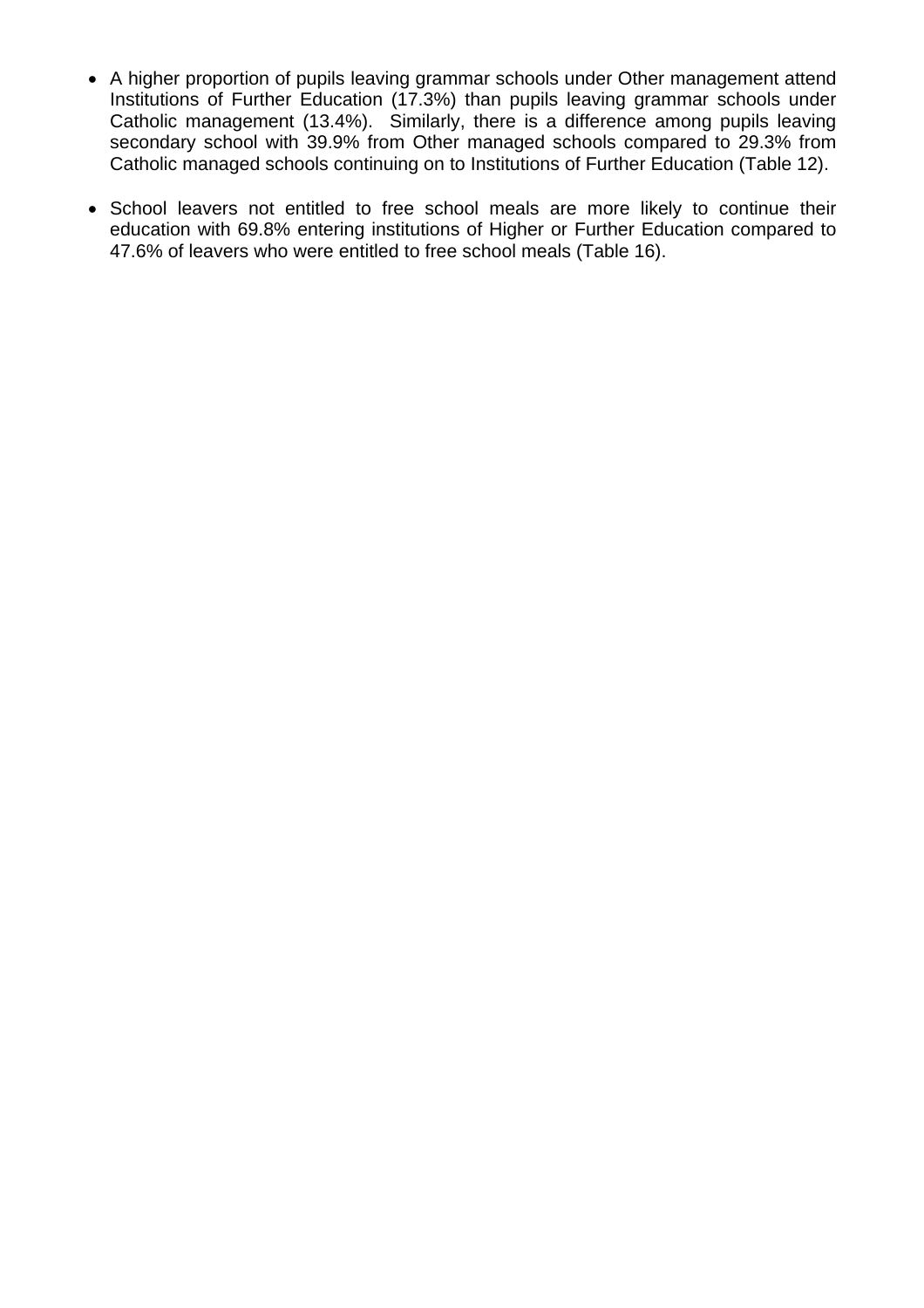# **List of Tables**

| Table 1.        | <b>Highest Qualification of School Leavers by Gender</b>                                     |  |  |  |  |  |  |
|-----------------|----------------------------------------------------------------------------------------------|--|--|--|--|--|--|
| Table 2.        | <b>Highest Qualification of School Leavers by School Type</b>                                |  |  |  |  |  |  |
| Table 3.        | Highest Qualification of School Leavers by Gender and School<br>Type                         |  |  |  |  |  |  |
| Table 4.        | Highest Qualification of School Leavers by School Type and<br><b>Management Type</b>         |  |  |  |  |  |  |
| Table 5.        | <b>Highest Qualification of School Leavers by Destinations</b>                               |  |  |  |  |  |  |
| Table 6.        | Highest Qualification of School Leavers by Gender and<br><b>Religion of Pupil</b>            |  |  |  |  |  |  |
| Table 7.        | <b>Highest Qualification of School Leavers by Ethnic Origin</b>                              |  |  |  |  |  |  |
| Table 8.        | Highest Qualification of School Leavers by Gender and Free<br><b>School Meal Entitlement</b> |  |  |  |  |  |  |
| Table 9.        | Destinations of School Leavers by Gender                                                     |  |  |  |  |  |  |
| Table 10.       | Destinations of School Leavers by School Type                                                |  |  |  |  |  |  |
| Table 11.       | Destinations of School Leavers by Gender and School Type                                     |  |  |  |  |  |  |
| Table 12.       | Destinations of School Leavers by School<br>Type<br>and<br><b>Management Type</b>            |  |  |  |  |  |  |
| Table 13.       | Destinations of School Leavers by Highest Qualification                                      |  |  |  |  |  |  |
| Table 14.       | Destination of School Leavers by Gender and Religion of Pupil                                |  |  |  |  |  |  |
| Table 15.       | Destination of School Leavers by Ethnic Origin                                               |  |  |  |  |  |  |
| Table 16.       | Destination of School Leavers by Gender and Free School<br><b>Meal Entitlement</b>           |  |  |  |  |  |  |
| <b>Appendix</b> |                                                                                              |  |  |  |  |  |  |
| Table A.        | Highest Qualification of School Leavers by Gender and School<br>Type 2001/02                 |  |  |  |  |  |  |

Table B. Highest Qualification of School Leavers by School Type and Management Type 2001/02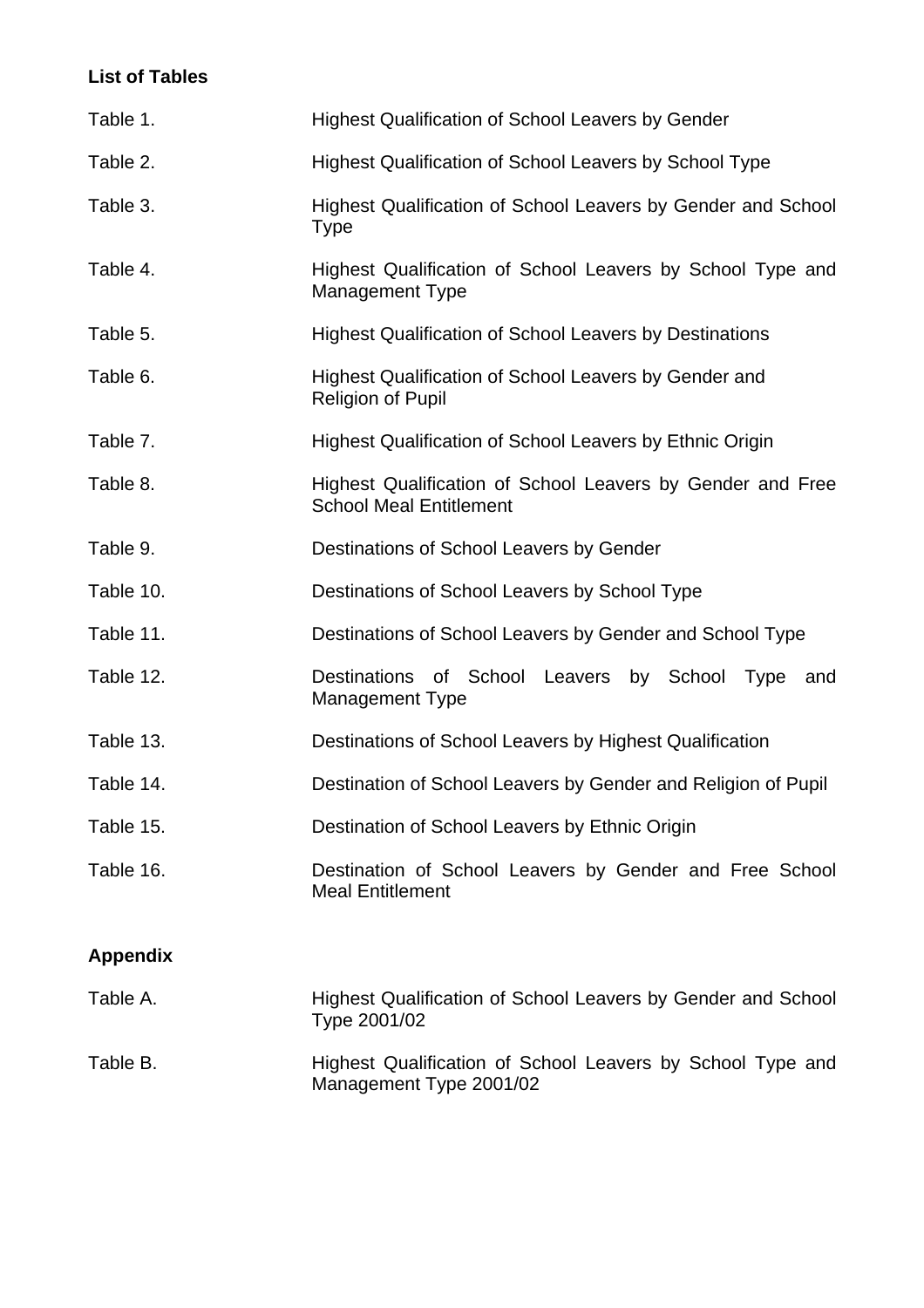## **Notes to Editors**

## **National Statistics**

- 1. This is a National Statistics publication. National Statistics are produced to high professional standards set out in the National Statistics Code of Practice. They undergo regular assurance reviews to ensure that they meet customer needs. They are produced free from any political interference.
- 2. For general enquiries about National Statistics, contact the National Statistics Public Enquiry Service on Telephone: 0845 601 3034

minicom: 01633 812399

E-mail: info@statistics.gov.uk

Fax: 01633 652747

Letters: Customer Contact Centre, Room 1.015, Office for National Statistics, Cardiff Road, Newport, NP10 8XG

3. You can also find National Statistics on the Internet: www.statistics.gov.uk

#### **School Leavers' Survey**

- 4. The School Leavers' Survey was cancelled in 2002/03. Considerable difficulties arose with data collection as a result of technical problems with new software installed in schools. The difficulties delayed the returns, allowing insufficient time for data to be queried with schools – a necessary part of the validation process.
- 5. All figures quoted are taken from the annual School Leavers' Survey of all secondary and grammar schools in Northern Ireland.
- 6. Tables referring to highest qualification incorporate equivalence based on the following:

*Double Award AVCE Qualifications are equivalent to 2 A levels Single Award AVCE Qualifications are equivalent to 1 A level AS AVCE Qualifications are equivalent to 1 AS level GNVQ Advanced Qualifications are equivalent to 2 A levels Grades A - E GNVQ Intermediate Qualifications are equivalent to 4 GCSEs Grades A\* - C GNVQ Foundation Qualifications are equivalent to 4 GCSEs Grades D - G GNVQ Part One Intermediate Qualifications are equivalent to 2 GCSEs Grades A\* - C GNVQ Part One Foundation Qualifications are equivalent to 2 GCSEs Grades D - G* 

Figures for previous years have been revised to take account of these equivalences.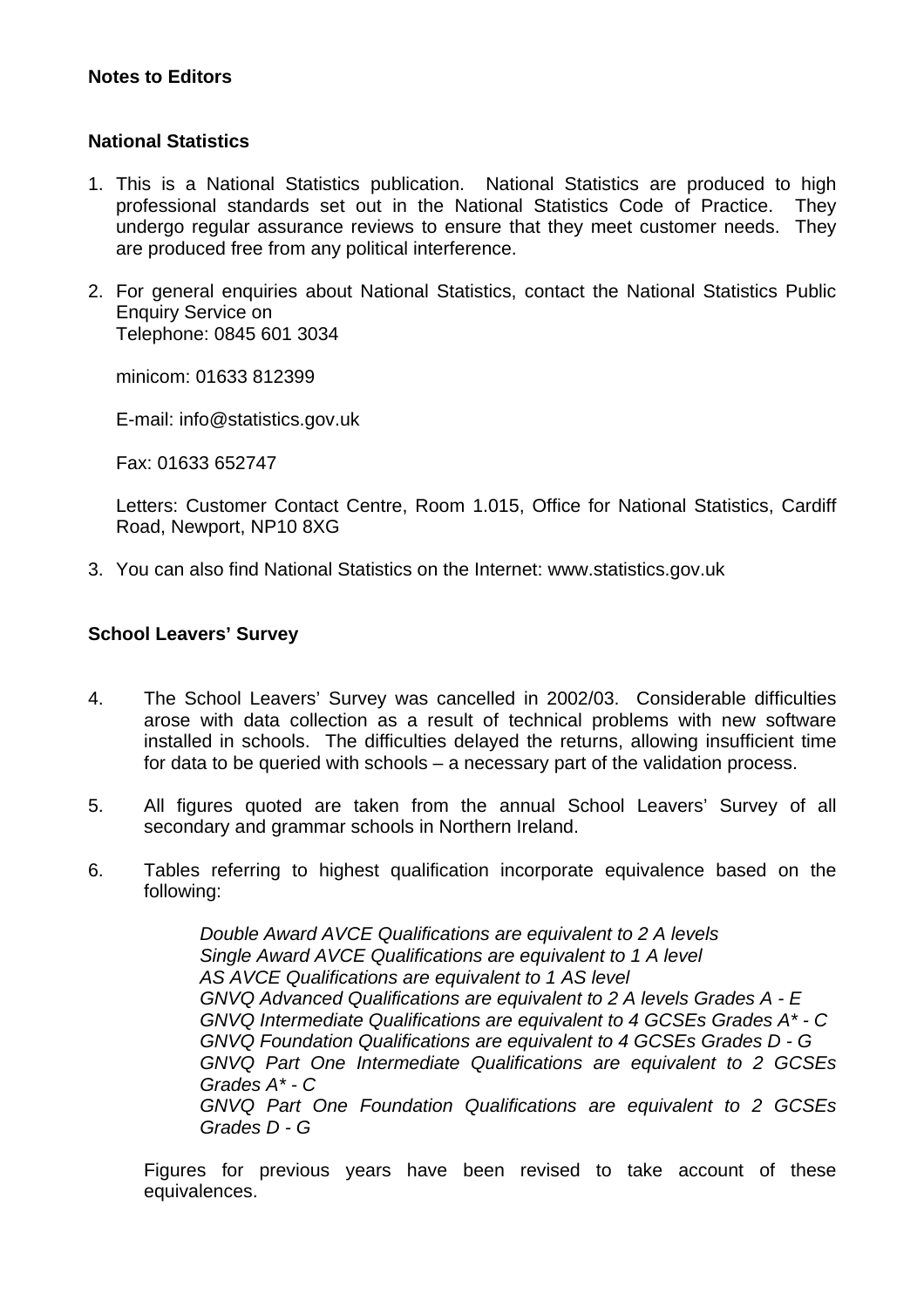- 7. Tables referring to highest qualification contain shaded areas. Figures in the shaded areas overlap with other areas of the table e.g. 5+ GCSEs A\* - C are included in the category 5+ GCSEs A\* - G. Numbers in the non-shaded areas sum to the total.
- 8. Destinations are reported by the school leavers and recorded by the school.

## **Further Information**

Requests for further information should be addressed to:-

Mr John Toogood Statistics and Research Branch Department of Education Rathgael House Balloo Road **Bangor** BT19 7PR

|        | Telephone (028) 9127 9379 |
|--------|---------------------------|
| Fax    | (028) 9127 9594           |
| E-mail | john.toogood@deni.gov.uk  |

DE Statistical Press Releases can be accessed at the DE Internet site – http://www.deni.gov.uk under the Statistics and Research section.

Special analyses of the School Leavers' Survey can be produced on request.

**Press enquiries should be made to the Department's Press Office at the same address, telephone (028) 9127 9701/fax (028) 9127 9271.**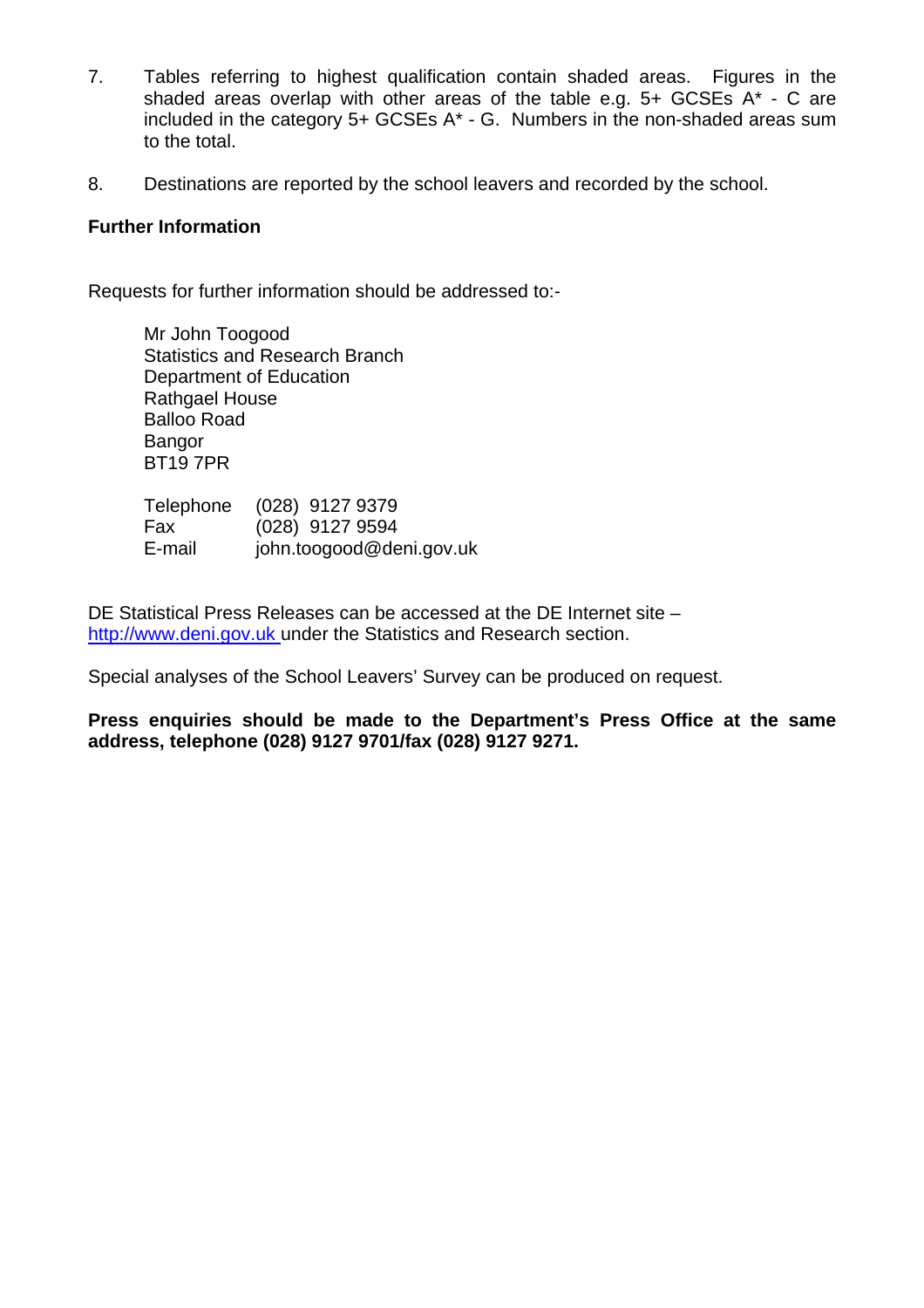#### **HIGHEST QUALIFICATION OF SCHOOL LEAVERS BY GENDER<sup>(1)</sup>**

|                                             | 2006/2007      |               |
|---------------------------------------------|----------------|---------------|
|                                             | <b>Numbers</b> | $\frac{9}{6}$ |
| <b>BOYS</b>                                 |                |               |
| A levels                                    |                |               |
| 3 or more (or equivalent) $^{(2)}$          | 4041           | 32.1          |
| 2 (or equivalent) $(2)$                     | 573            | 4.6           |
| $1^{(2)}$                                   | 301            | 2.4           |
| <b>GCSEs</b>                                |                |               |
| 5+ A*-C (or equivalent) <sup>(3)</sup>      | 2408           | 19.1          |
| 1-4 A*-C (or equivalent) <sup>(3)</sup>     | 2808           | 22.3          |
| Other grades $(1 + D - G)^{(4)}$            | 1791           | 14.2          |
| 5+ $A^*$ -G (or equivalent) <sup>(5)</sup>  | 5867           | 46.6          |
| 1-4 $A^*$ -G (or equivalent) <sup>(5)</sup> | 1140           | 9.1           |
| No GCSEs <sup>(6)</sup>                     | 670            | 5.3           |
| No Formal Qualifications <sup>(7)</sup>     | 497            | 3.9           |
| <b>TOTAL BOYS</b>                           | 12592          | 100.0         |
| <b>GIRLS</b>                                |                |               |
| A levels                                    |                |               |
| 3 or more (or equivalent) $^{(2)}$          | 5639           | 46.2          |
| $2$ (or equivalent) <sup>(2)</sup>          | 805            | 6.6           |
| $1^{(2)}$                                   | 341            | 2.8           |
| <b>GCSEs</b>                                |                |               |
| 5+ $A^*$ -C (or equivalent) <sup>(3)</sup>  | 1941           | 15.9          |
| 1-4 A*-C (or equivalent) <sup>(3)</sup>     | 2128           | 17.4          |
| Other grades $(1 + D - G)^{(4)}$            | 1054           | 8.6           |
| 5+ A*-G (or equivalent) <sup>(5)</sup>      | 4439           | 36.4          |
| 1-4 $A^*$ -G (or equivalent) <sup>(5)</sup> | 684            | 5.6           |
| No GCSEs <sup>(6)</sup>                     | 303            | 2.5           |
| No Formal Qualifications <sup>(7)</sup>     | 247            | 2.0           |
| <b>TOTAL GIRLS</b>                          | 12211          | 100.0         |
| <b>ALL</b>                                  |                |               |
| A levels                                    |                |               |
| 3 or more (or equivalent) $(2)$             | 9680           | 39.0          |
| 2 (or equivalent) $^{(2)}$<br>$1^{(2)}$     | 1378           | 5.6           |
| <b>GCSEs</b>                                | 642            | 2.6           |
| 5+ A*-C (or equivalent) <sup>(3)</sup>      | 4349           | 17.5          |
| 1-4 $A^*$ -C (or equivalent) <sup>(3)</sup> | 4936           | 19.9          |
| Other grades $(1 + D - G)^{(4)}$            | 2845           | 11.5          |
| 5+ A*-G (or equivalent) <sup>(5)</sup>      | 10306          | 41.6          |
| 1-4 $A^*$ -G (or equivalent) <sup>(5)</sup> | 1824           | 7.4           |
| No GCSEs <sup>(6)</sup>                     | 973            | 3.9           |
| No Formal Qualifications <sup>(7)</sup>     | 744            | 3.0           |
| <b>TOTAL LEAVERS</b>                        | 24803          | 100.0         |
|                                             |                |               |

- 1. Excludes special and independent schools.<br>2. Includes AVCE qualifications.
- Includes AVCE qualifications.
- 3. Includes Grades A\*-C only and GNVQ Intermediate qualifications.
- 4. Includes Grades D G only and GNVQ Foundation qualifications.
- 5. Includes GNVQ Intermediate and GNVQ Foundation qualifications.
- 6. Includes those who undertook no GCSE examinations or obtained no graded results but who obtained other qualifications such as RSA, Pitman, City and Guilds etc.
- 7. Includes only those with no qualifications of any kind.
- **NB** The non-shaded rows sum to the total. Figures in the shaded rows overlap with other rows.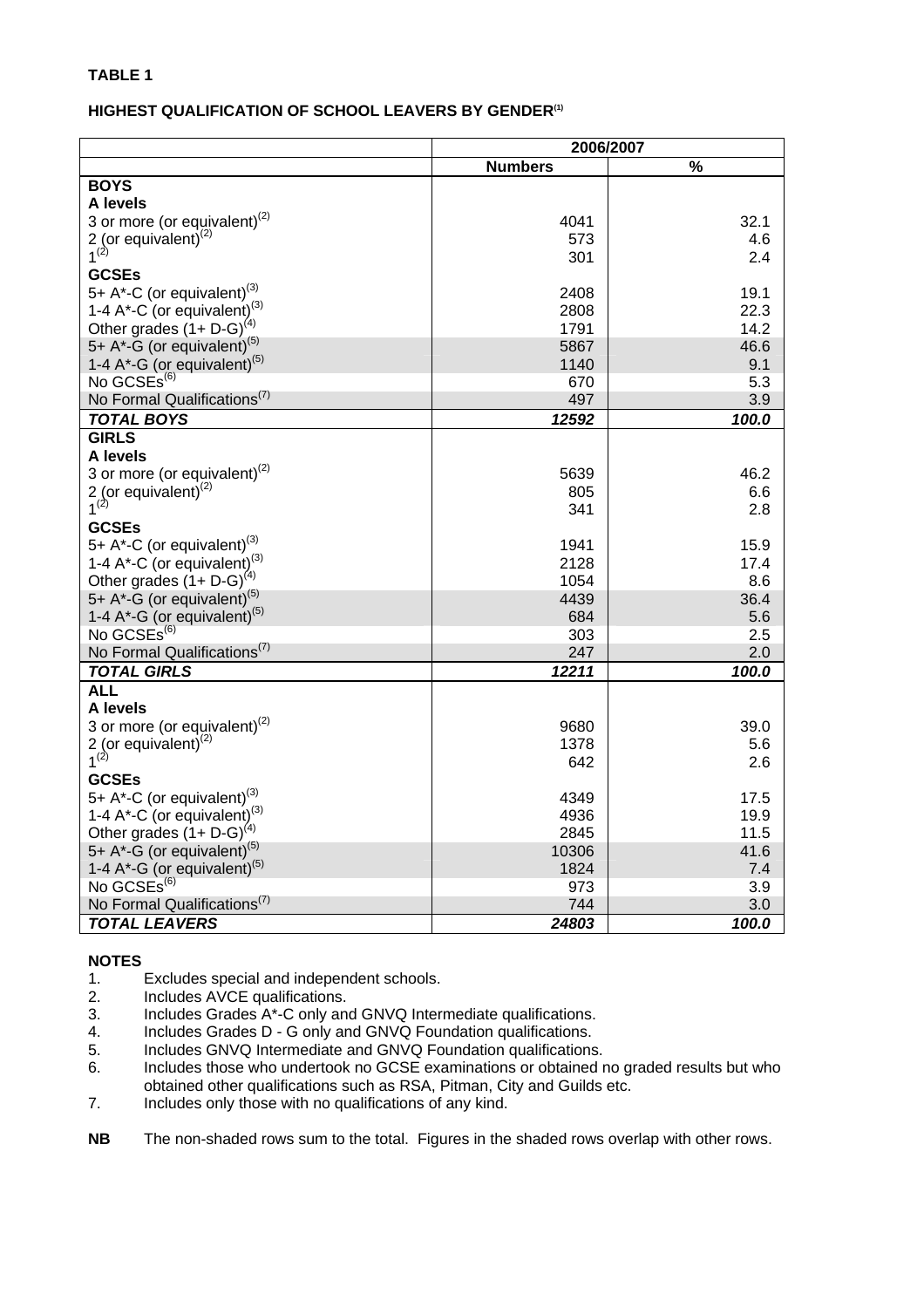#### **HIGHEST QUALIFICATION OF SCHOOL LEAVERS BY SCHOOL TYPE(1)**

|                                             | 2006/2007      |               |
|---------------------------------------------|----------------|---------------|
|                                             | <b>Numbers</b> | $\frac{0}{0}$ |
| <b>GRAMMAR</b>                              |                |               |
| A levels                                    |                |               |
| 3 or more (or equivalent) <sup>(2)</sup>    | 7399           | 76.5          |
| 2 (or equivalent) $(2)$                     | 462            | 4.8           |
| $1^{(2)}$                                   | 264            | 2.7           |
| <b>GCSEs</b>                                |                |               |
| 5+ A*-C (or equivalent) <sup>(3)</sup>      | 1207           | 12.5          |
| 1-4 A*-C (or equivalent) <sup>(3)</sup>     | 294            | 3.0           |
| Other grades $(1 + D-G)^{(4)}$              | 19             | 0.2           |
| 5+ A*-G (or equivalent) <sup>(5)</sup>      | 1492           | 15.4          |
| 1-4 $A^*$ -G (or equivalent) <sup>(5)</sup> | 28             | 0.3           |
| No GCSEs <sup>(6)</sup>                     | 23             | 0.2           |
| No Formal Qualifications <sup>(7)</sup>     | 23             | 0.2           |
| TOTAL GRAMMAR                               | 9668           | 100.0         |
| <b>SECONDARY</b>                            |                |               |
| A levels                                    |                |               |
| 3 or more (or equivalent) $^{(2)}$          | 2281           | 15.1          |
| $2$ (or equivalent) <sup>(2)</sup>          | 916            | 6.1           |
| $1^{(2)}$                                   | 378            | 2.5           |
| <b>GCSEs</b>                                |                |               |
| 5+ A*-C (or equivalent) <sup>(3)</sup>      | 3142           | 20.8          |
| 1-4 A*-C (or equivalent) <sup>(3)</sup>     | 4642           | 30.7          |
| Other grades $(1 + D - G)^{(4)}$            | 2826           | 18.7          |
| 5+ A*-G (or equivalent) <sup>(5)</sup>      | 8814           | 58.2          |
| 1-4 $A^*$ -G (or equivalent) <sup>(5)</sup> | 1796           | 11.9          |
| No GCSEs <sup>(6)</sup>                     | 950            | 6.1           |
| No Formal Qualifications <sup>(7)</sup>     | 721            | 4.8           |
| <b>TOTAL SECONDARY</b>                      | 15135          | 100.0         |
| <b>ALL</b>                                  |                |               |
| A levels                                    |                |               |
| 3 or more (or equivalent) $^{(2)}$          | 9680           | 39.0          |
| 2 (or equivalent) $^{(2)}$                  | 1378           | 5.6           |
| $1^{(2)}$                                   | 642            | 2.6           |
| <b>GCSEs</b>                                |                |               |
| 5+ A*-C (or equivalent) <sup>(3)</sup>      | 4349           | 17.5          |
| 1-4 $A^*$ -C (or equivalent) <sup>(3)</sup> | 4936           | 19.9          |
| Other grades $(1 + D - G)^{(4)}$            | 2845           | 11.5          |
| 5+ A*-G (or equivalent) <sup>(5)</sup>      | 10306          | 41.6          |
| 1-4 $A^*$ -G (or equivalent) <sup>(5)</sup> | 1824           | 7.4           |
| No GCSEs <sup>(6)</sup>                     | 973            | 3.9           |
| No Formal Qualifications <sup>(7)</sup>     | 744            | 3.0           |
| <b>TOTAL LEAVERS</b>                        | 24803          | 100.0         |

- 1. Excludes special and independent schools.<br>2. Includes AVCE qualifications.
- Includes AVCE qualifications.
- 3. Includes Grades A\*-C only and GNVQ Intermediate qualifications.
- 4. Includes Grades D G only and GNVQ Foundation qualifications.
- 5. Includes GNVQ Intermediate and GNVQ Foundation qualifications.
- 6. Includes those who undertook no GCSE examinations or obtained no graded results but who obtained other qualifications such as RSA, Pitman, City and Guilds etc.
- 7. Includes only those with no qualifications of any kind.
- **NB** The non-shaded rows sum to the total. Figures in the shaded rows overlap with other rows.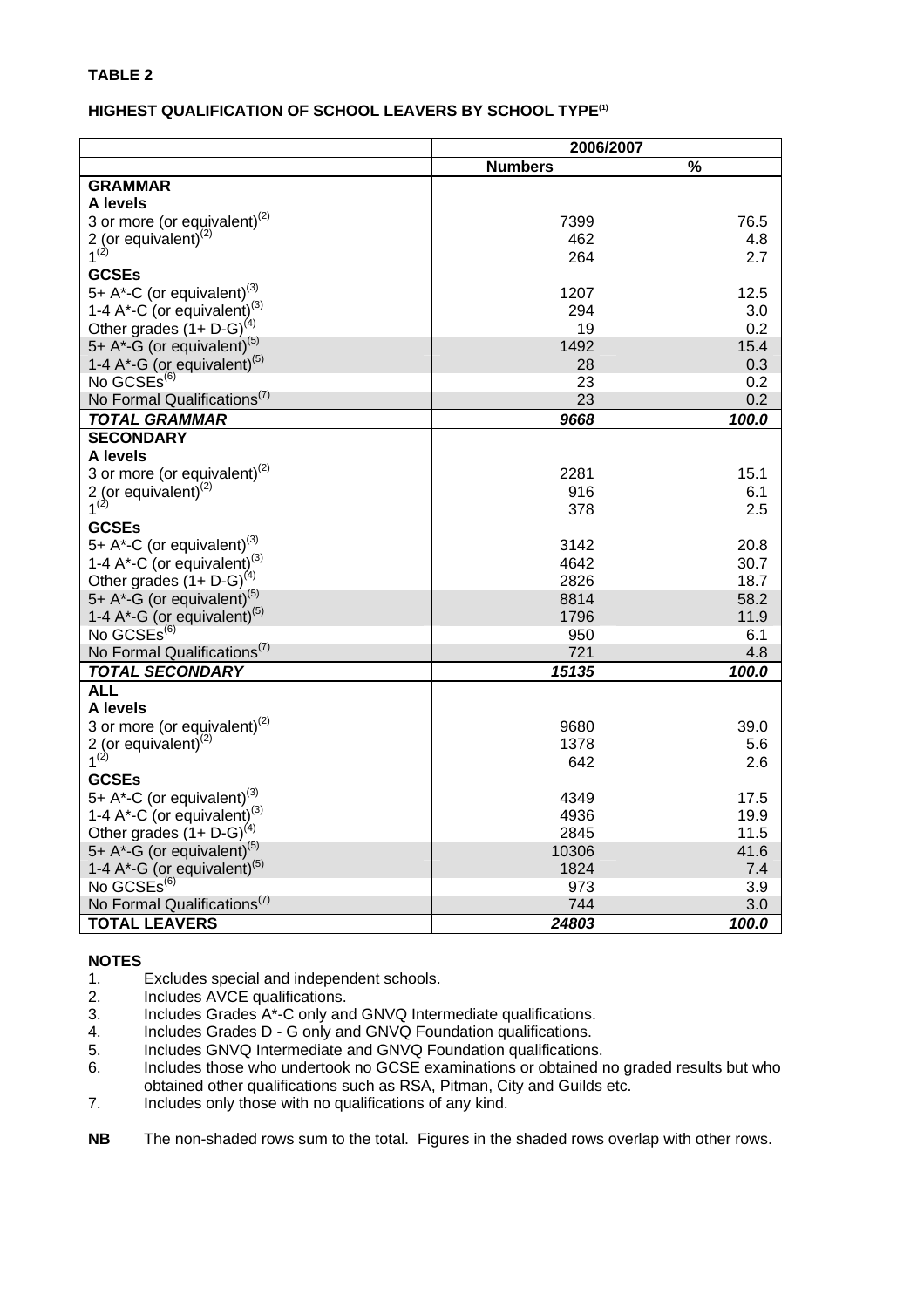## **HIGHEST QUALIFICATION OF SCHOOL LEAVERS BY GENDER AND SCHOOL TYPE(1)**

|                                             | 2006/2007      |       |                |       |  |  |
|---------------------------------------------|----------------|-------|----------------|-------|--|--|
|                                             | <b>BOYS</b>    |       | <b>GIRLS</b>   |       |  |  |
|                                             | <b>Numbers</b> | $\%$  | <b>Numbers</b> | $\%$  |  |  |
| <b>GRAMMAR</b>                              |                |       |                |       |  |  |
| A levels                                    |                |       |                |       |  |  |
| 3 or more (or equivalent) $(2)$             | 3290           | 70.1  | 4109           | 82.6  |  |  |
| 2 (or equivalent) $^{(2)}$                  | 262            | 5.6   | 200            | 4.0   |  |  |
| $1^{(2)}$                                   | 159            | 3.4   | 105            | 2.1   |  |  |
| <b>GCSEs</b>                                |                |       |                |       |  |  |
| 5+ A*-C (or equivalent) <sup>(3)</sup>      | 749            | 15.9  | 458            | 9.2   |  |  |
| 1-4 A*-C (or equivalent). <sup>(3)</sup>    | 208            | 4.4   | 86             | 1.7   |  |  |
| Other grades $(1 + D - G)^{(4)}$            | 16             | 0.3   | 3              | 0.1   |  |  |
| 5+ $A^*$ -G (or equivalent) <sup>(5)</sup>  | 953            | 20.3  | 539            | 10.8  |  |  |
| 1-4 $A^*$ -G (or equivalent) <sup>(5)</sup> | 20             | 0.4   | 8              | 0.2   |  |  |
| No GCSEs <sup>(6)</sup>                     | 12             | 0.3   | 11             | 0.2   |  |  |
| No Formal Qualifications <sup>(7)</sup>     | 12             | 0.3   | 11             | 0.2   |  |  |
| <b>TOTAL GRAMMAR</b>                        | 4696           | 100.0 | 4972           | 100.0 |  |  |
| <b>SECONDARY</b>                            |                |       |                |       |  |  |
| A levels                                    |                |       |                |       |  |  |
| 3 or more (or equivalent) <sup>(2)</sup>    | 751            | 9.5   | 1530           | 21.1  |  |  |
| 2 (or equivalent) $(2)$                     | 311            | 3.9   | 605            | 8.4   |  |  |
| $1^{(2)}$                                   | 142            | 1.8   | 236            | 3.3   |  |  |
| <b>GCSEs</b>                                |                |       |                |       |  |  |
| 5+ $A^*$ -C (or equivalent) <sup>(3)</sup>  | 1659           | 21.0  | 1483           | 20.5  |  |  |
| 1-4 A*-C (or equivalent) <sup>(3)</sup>     | 2600           | 32.9  | 2042           | 28.2  |  |  |
| Other grades $(1 + D - G)^{(4)}$            | 1775           | 22.5  | 1051           | 14.5  |  |  |
| 5+ $A^*$ -G (or equivalent) <sup>(5)</sup>  | 4914           | 62.2  | 3900           | 53.9  |  |  |
| 1-4 $A^*$ -G (or equivalent) <sup>(5)</sup> | 1120           | 14.2  | 676            | 9.3   |  |  |
| No GCSEs <sup>(6)</sup>                     | 658            | 8.3   | 292            | 4.0   |  |  |
| No Formal Qualifications <sup>(7)</sup>     | 485            | 6.1   | 236            | 3.3   |  |  |
| <b>TOTAL SECONDARY</b>                      | 7896           | 100.0 | 7239           | 100.0 |  |  |
| <b>ALL</b>                                  |                |       |                |       |  |  |
| A levels                                    |                |       |                |       |  |  |
| 3 or more (or equivalent) <sup>(2)</sup>    | 4041           | 32.1  | 5639           | 46.2  |  |  |
| 2 (or equivalent) $^{(2)}$<br>$1^{(2)}$     | 573            | 4.6   | 805            | 6.6   |  |  |
| <b>GCSEs</b>                                | 301            | 2.4   | 341            | 2.8   |  |  |
| 5+ $A^*$ -C (or equivalent) <sup>(3)</sup>  | 2408           | 19.1  | 1941           | 15.9  |  |  |
| 1-4 A*-C (or equivalent) <sup>(3)</sup>     | 2808           | 22.3  | 2128           | 17.4  |  |  |
| Other grades $(1 + D - G)^{(4)}$            | 1791           | 14.2  | 1054           | 8.6   |  |  |
| 5+ $A^*$ -G (or equivalent) <sup>(5)</sup>  | 5867           | 46.6  | 4439           | 36.4  |  |  |
| 1-4 A*-G (or equivalent) <sup>(5)</sup>     | 1140           | 9.1   | 684            | 5.6   |  |  |
| No GCSEs <sup>(6)</sup>                     | 670            | 5.3   | 303            | 2.5   |  |  |
| No Formal Qualifications <sup>(7)</sup>     | 497            | 3.9   | 247            | 2.0   |  |  |
| <b>TOTAL LEAVERS</b>                        | 12592          | 100.0 | 12211          | 100.0 |  |  |
|                                             |                |       |                |       |  |  |

- 1. Excludes special and independent schools.
- 2. Includes AVCE qualifications.
- 3. Includes Grades A\*-C only and GNVQ Intermediate qualifications.
- 4. Includes Grades D G only and GNVQ Foundation qualifications.
- 5. Includes GNVQ Intermediate and GNVQ Foundation qualifications.<br>6. Includes those who undertook no GCSE examinations or obtained r
- Includes those who undertook no GCSE examinations or obtained no graded results but who obtained other qualifications such as RSA, Pitman, City and Guilds etc.
- 7. Includes only those with no qualifications of any kind.
- **NB** The non-shaded rows sum to the total. Figures in the shaded rows overlap with other rows.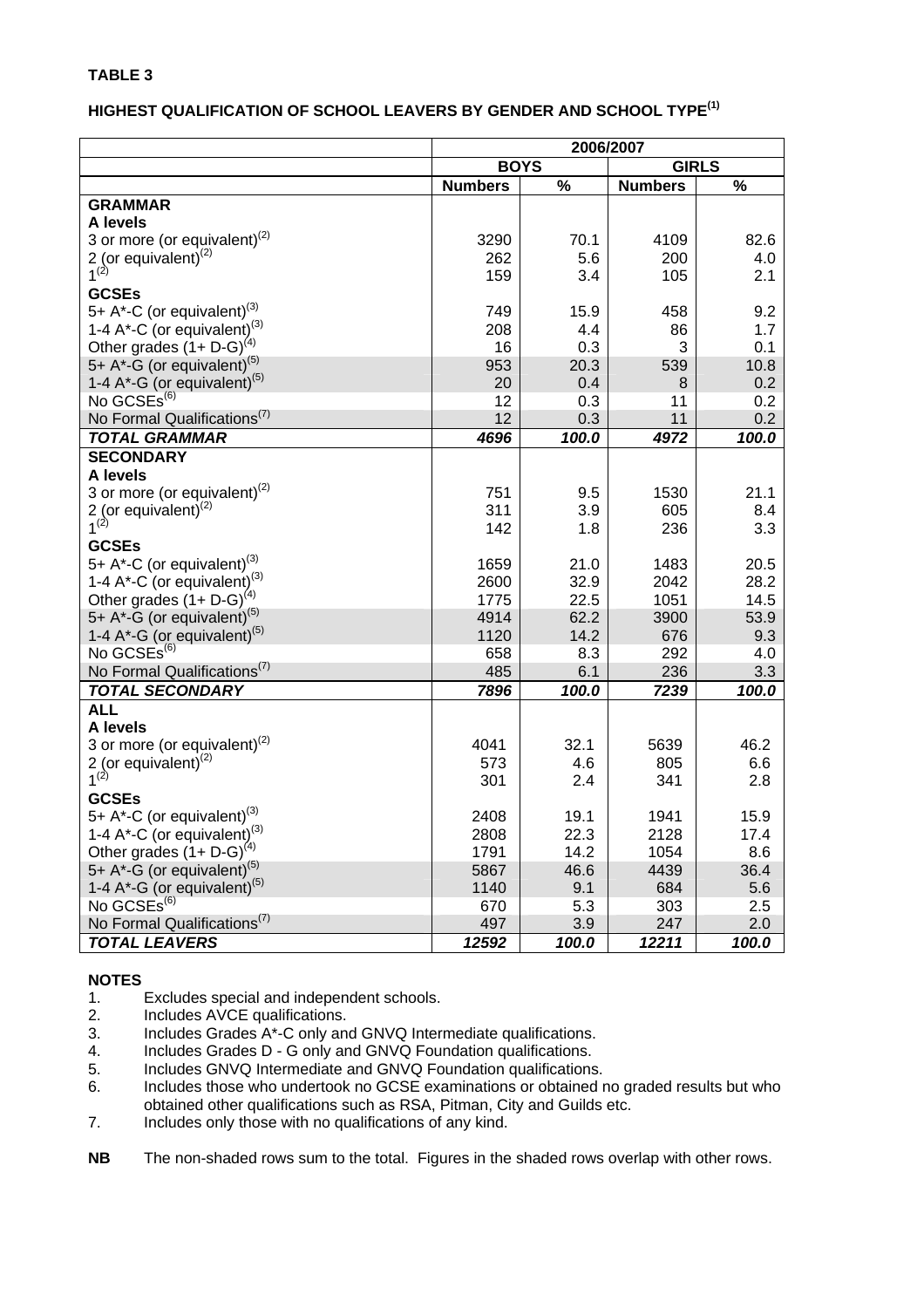#### **HIGHEST QUALIFICATION OF SCHOOL LEAVERS BY SCHOOL TYPE AND MANAGEMENT TYPE(1)**

|                                                                                           | 2006/2007                                    |             |                         |             |  |  |
|-------------------------------------------------------------------------------------------|----------------------------------------------|-------------|-------------------------|-------------|--|--|
|                                                                                           | <b>Schools Under</b><br><b>Schools Under</b> |             |                         |             |  |  |
|                                                                                           | <b>Catholic Management</b>                   |             | <b>Other Management</b> |             |  |  |
|                                                                                           | <b>Numbers</b>                               | %           | <b>Numbers</b>          | %           |  |  |
| <b>GRAMMAR</b>                                                                            |                                              |             |                         |             |  |  |
| A levels                                                                                  |                                              |             |                         |             |  |  |
| 3 or more (or equivalent) $^{(2)}$                                                        | 3326                                         | 79.1        | 4073                    | 74.5        |  |  |
| 2 (or equivalent) $^{(2)}$                                                                | 183                                          | 4.4         | 279                     | 5.1         |  |  |
| $1^{(2)}$                                                                                 | 115                                          | 2.7         | 149                     | 2.7         |  |  |
| <b>GCSEs</b>                                                                              |                                              |             |                         |             |  |  |
| 5+ A*-C (or equivalent) <sup>(3)</sup>                                                    | 463                                          | 11.0        | 744                     | 13.6        |  |  |
| 1-4 A*-C (or equivalent) <sup>(3)</sup>                                                   | 101                                          | 2.4         | 193                     | 3.5         |  |  |
| Other grades $(1 + D - G)^{(4)}$<br>5+ A*-G (or equivalent) <sup>(5)</sup>                | $\overline{7}$                               | 0.2         | 12                      | 0.2         |  |  |
| 1-4 $A^*$ -G (or equivalent) <sup>(5)</sup>                                               | 561<br>10                                    | 13.3<br>0.2 | 931<br>18               | 17.0<br>0.3 |  |  |
| No GCSEs <sup>(6)</sup>                                                                   | 8                                            | 0.2         | 15                      | 0.3         |  |  |
| No Formal Qualifications <sup>(7)</sup>                                                   | 8                                            | 0.2         | 15                      | 0.3         |  |  |
| <b>TOTAL GRAMMAR</b>                                                                      | 4203                                         | 100.0       | 5465                    | 100.0       |  |  |
| <b>SECONDARY</b>                                                                          |                                              |             |                         |             |  |  |
| A levels                                                                                  |                                              |             |                         |             |  |  |
| 3 or more (or equivalent) $(2)$                                                           | 1356                                         | 19.2        | 925                     | 11.5        |  |  |
| 2 (or equivalent) $(2)$                                                                   | 530                                          | 7.5         | 386                     | 4.8         |  |  |
| $1^{(2)}$                                                                                 | 169                                          | 2.4         | 209                     | 2.6         |  |  |
| <b>GCSEs</b>                                                                              |                                              |             |                         |             |  |  |
| 5+ A*-C (or equivalent) <sup>(3)</sup>                                                    | 1400                                         | 19.8        | 1742                    | 21.6        |  |  |
| 1-4 A*-C (or equivalent) <sup>(3)</sup>                                                   | 2017                                         | 28.5        | 2625                    | 32.6        |  |  |
| Other grades $(1 + D - G)^{(4)}$                                                          | 1173                                         | 16.6        | 1653                    | 20.5        |  |  |
| 5+ A*-G (or equivalent) <sup>(5)</sup>                                                    | 3816                                         | 53.9        | 4998                    | 62.0        |  |  |
| 1-4 $A^*$ -G (or equivalent) <sup>(5)</sup>                                               | 774                                          | 10.9        | 1022                    | 12.7        |  |  |
| No GCSEs <sup>(6)</sup>                                                                   | 434                                          | 6.1         | 516                     | 6.4         |  |  |
| No Formal Qualifications <sup>(7)</sup>                                                   | 353                                          | 5.0         | 368                     | 4.6         |  |  |
| <b>TOTAL SECONDARY</b>                                                                    | 7079                                         | 100.0       | 8056                    | 100.0       |  |  |
| <b>ALL</b>                                                                                |                                              |             |                         |             |  |  |
| A levels                                                                                  |                                              |             |                         |             |  |  |
| 3 or more (or equivalent) <sup>(2)</sup>                                                  | 4682                                         | 41.5        | 4998                    | 37.0        |  |  |
| 2 (or equivalent) $(2)$                                                                   | 713                                          | 6.3         | 665                     | 4.9         |  |  |
| $1^{(2)}$                                                                                 | 284                                          | 2.5         | 358                     | 2.6         |  |  |
| <b>GCSEs</b>                                                                              |                                              |             |                         |             |  |  |
| 5+ A*-C (or equivalent) <sup>(3)</sup>                                                    | 1863                                         | 16.5        | 2486                    | 18.4        |  |  |
| 1-4 $A^*$ -C (or equivalent) <sup>(3)</sup>                                               | 2118                                         | 18.8        | 2818                    | 20.8        |  |  |
| Other grades $(1 + D - G)^{(4)}$                                                          | 1180                                         | 10.5        | 1665                    | 12.3        |  |  |
| 5+ $A^*$ -G (or equivalent) <sup>(5)</sup><br>1-4 $A^*$ -G (or equivalent) <sup>(5)</sup> | 4377                                         | 38.8        | 5929                    | 43.9        |  |  |
| No GCSEs <sup>(6)</sup>                                                                   | 784<br>442                                   | 6.9<br>3.9  | 1040<br>531             | 7.7         |  |  |
| No Formal Qualifications <sup>(7)</sup>                                                   | 361                                          | 3.2         | 383                     | 3.9<br>2.8  |  |  |
| <b>TOTAL LEAVERS</b>                                                                      |                                              | 100.0       |                         |             |  |  |
|                                                                                           | 11282                                        |             | 13521                   | 100.0       |  |  |

- 1. Excludes special and independent schools.
- 2. Includes AVCE qualifications.
- 3. Includes Grades A\*-C only and GNVQ Intermediate qualifications.
- 4. Includes Grades D G only and GNVQ Foundation qualifications.<br>5. Includes GNVQ Intermediate and GNVQ Foundation qualifications
- 5. Includes GNVQ Intermediate and GNVQ Foundation qualifications.<br>6. Includes those who undertook no GCSE examinations or obtained in
- 6. Includes those who undertook no GCSE examinations or obtained no graded results but who obtained other qualifications such as RSA, Pitman, City and Guilds etc.
- 7. Includes only those with no qualifications of any kind.
- **NB** The non-shaded rows sum to the total. Figures in the shaded rows overlap with other rows.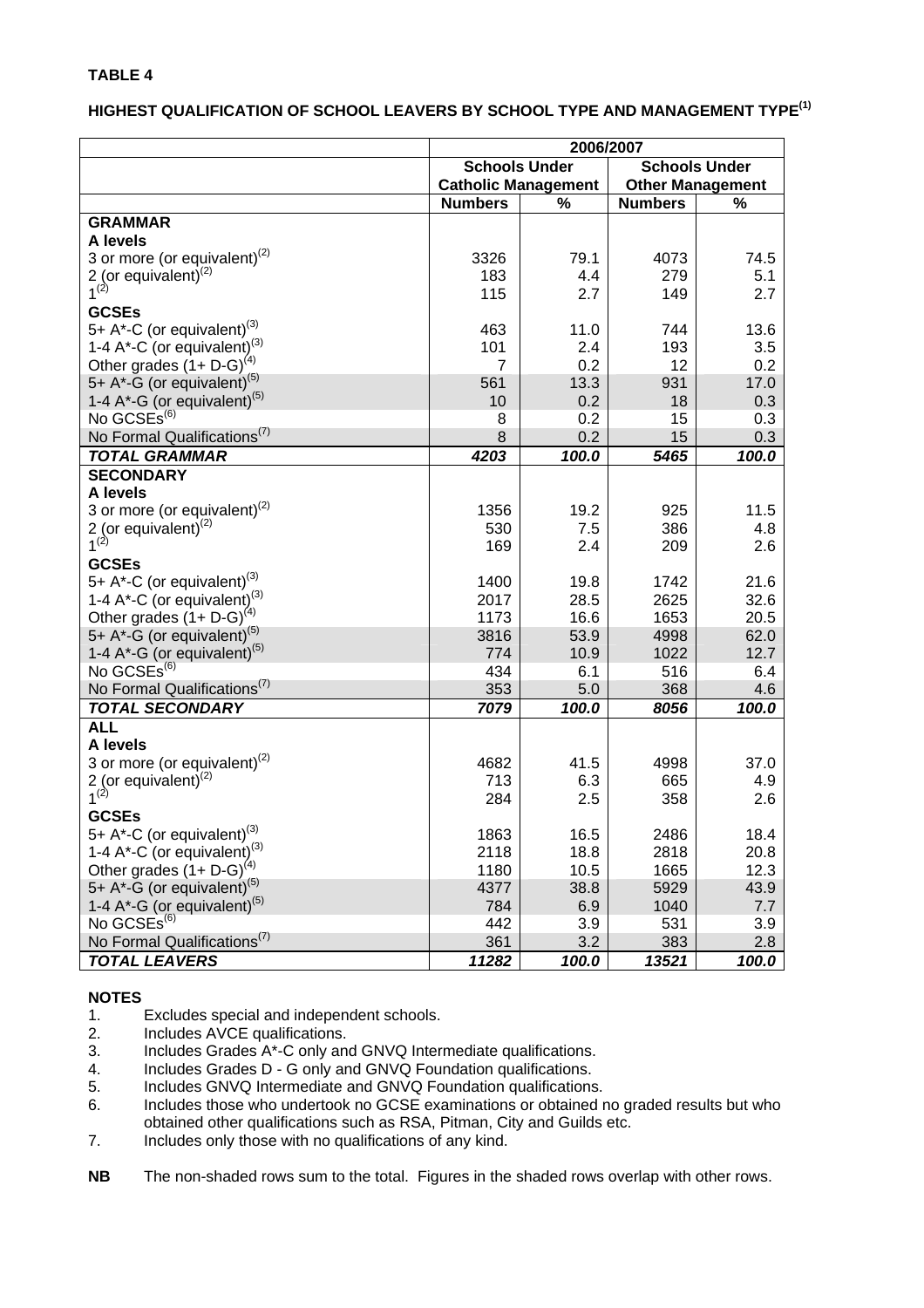#### **HIGHEST QUALIFICATION OF SCHOOL LEAVERS BY DESTINATIONS(1)**

|                                                      | 2006/2007                                                    |       |                |                                                                         |                |                                                                  |                |       |                |       |                |       |
|------------------------------------------------------|--------------------------------------------------------------|-------|----------------|-------------------------------------------------------------------------|----------------|------------------------------------------------------------------|----------------|-------|----------------|-------|----------------|-------|
|                                                      | <b>Institutions of</b><br>Higher<br>Education <sup>(8)</sup> |       |                | <b>Institutions of</b><br><b>Employment</b><br><b>Further Education</b> |                | Training <sup>(9)</sup><br><b>Unknown</b><br><b>Unemployment</b> |                |       |                |       |                |       |
|                                                      | <b>Numbers</b>                                               | %     | <b>Numbers</b> | %                                                                       | <b>Numbers</b> | %                                                                | <b>Numbers</b> | %     | <b>Numbers</b> | %     | <b>Numbers</b> | %     |
| A levels                                             |                                                              |       |                |                                                                         |                |                                                                  |                |       |                |       |                |       |
| 3+A levels (or equivalent) <sup>(2)</sup>            | 8640                                                         | 90.6  | 435            | 6.4                                                                     | 452            | 15.1                                                             | 71             | 8.7   | 27             | 0.7   | 55             | 7.8   |
| 2 (or equivalent) $^{(2)}$                           | 772                                                          | 8.1   | 311            | 4.6                                                                     | 208            | 6.9                                                              | 41             | 5.0   | 23             | 0.6   | 23             | 3.3   |
| (2)                                                  | 101                                                          | 1.1   | 280            | 4.1                                                                     | 184            | 6.1                                                              | 21             | 2.6   | 39             | 1.0   | 17             | 2.4   |
| <b>GCSEs</b>                                         |                                                              |       |                |                                                                         |                |                                                                  |                |       |                |       |                |       |
| 5+ A*-C (or equivalent) <sup>(3)</sup>               | 28                                                           | 0.3   | 2687           | 39.5                                                                    | 566            | 18.9                                                             | 139            | 17.1  | 772            | 19.5  | 157            | 22.4  |
| 1-4 A <sup>*</sup> -C (or equivalent) <sup>(3)</sup> |                                                              | 0.0   | 2191           | 32.2                                                                    | 799            | 26.7                                                             | 164            | 20.2  | 1596           | 40.4  | 186            | 26.5  |
| Other grades $(1 + D - G)^{(4)}$                     |                                                              | 0.0   | 765            | 11.2                                                                    | 556            | 18.6                                                             | 220            | 27.1  | 1183           | 29.9  | 121            | 17.3  |
| 5+ $A^*$ -G (or equivalent) <sup>(5)</sup>           |                                                              | 0.0   | 5164           | 75.9                                                                    | 1556           | 52.0                                                             | 362            | 44.5  | 2850           | 72.1  | 346            | 49.4  |
| 1-4 $A^*$ -G (or equivalent) <sup>(5)</sup>          | 0                                                            | 0.0   | 479            | 7.0                                                                     | 365            | 12.2                                                             | 161            | 19.8  | 701            | 17.7  | 118            | 16.8  |
| No $GCSEs^{(6)}$                                     |                                                              | 0.0   | 134            | 2.0                                                                     | 229            | 7.6                                                              | 157            | 19.3  | 311            | 7.9   | 142            | 20.3  |
| No Formal Qualifications <sup>(7)</sup>              |                                                              | 0.0   | 97             | 1.4                                                                     | 175            | 5.8                                                              | 137            | 16.9  | 213            | 5.4   | 122            | 17.4  |
| <b>TOTAL LEAVERS</b>                                 | 9541                                                         | 100.0 | 6803           | 100.0                                                                   | 2994           | 100.0                                                            | 813            | 100.0 | 3951           | 100.0 | 701            | 100.0 |

- 1. Excludes special and independent schools.
- 2. Includes AVCE qualifications.
- 3. Includes Grades A\*-C only and GNVQ Intermediate qualifications.
- 4. Includes Grades D G only and GNVQ Foundation qualifications.
- 5. Includes GNVQ Intermediate and GNVQ Foundation qualifications.
- 6. Includes those who undertook no GCSE examinations or obtained no graded results but who obtained other qualifications such as RSA, Pitman, City and Guilds etc.
- 7. Includes only those with no qualifications of any kind.
- 8. Includes universities and teacher training colleges.
- 9. Numbers entering training include those entering the Jobskills programme, operated by the Department for Employment and Learning. Training on Jobskills is delivered by a range of training providers, including Further Education Colleges. Jobskills trainees who receive training at Further Education Colleges are recorded as being in training and not in Further Education. This convention avoids double counting of Jobskills trainees.
- **NB**The non-shaded rows sum to the total. Figures in the shaded rows overlap with other rows.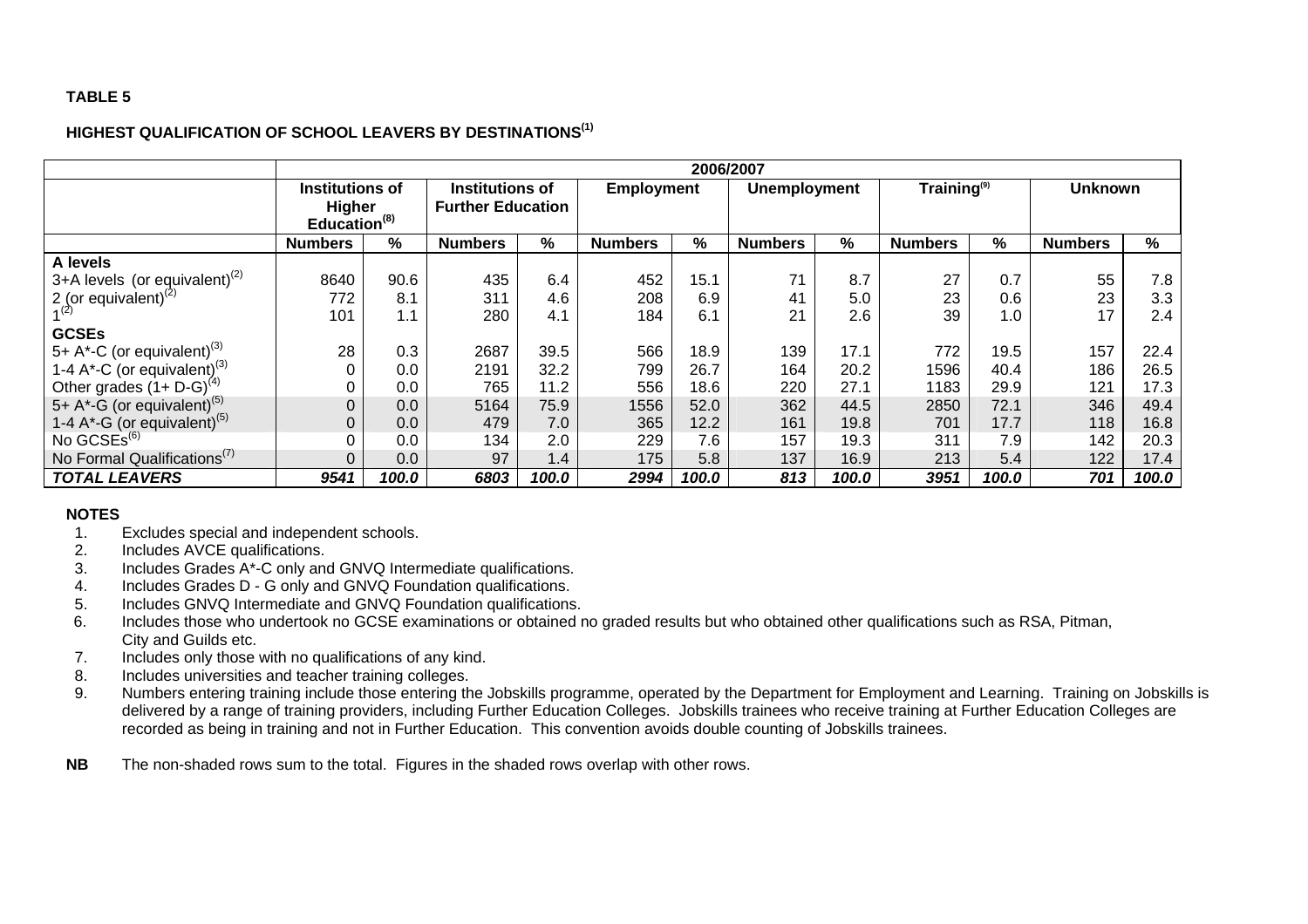## **HIGHEST QUALIFICATION OF SCHOOL LEAVERS BY GENDER AND RELIGION OF PUPIL(1)**

|                                                                                              | 2006/2007      |       |                |       |                |       |  |
|----------------------------------------------------------------------------------------------|----------------|-------|----------------|-------|----------------|-------|--|
|                                                                                              | <b>BOYS</b>    |       | <b>GIRLS</b>   |       | <b>TOTAL</b>   |       |  |
|                                                                                              | <b>Numbers</b> | %     | <b>Numbers</b> | %     | <b>Numbers</b> | $\%$  |  |
| <b>PROTESTANT</b>                                                                            |                |       |                |       |                |       |  |
| A levels                                                                                     |                |       |                |       |                |       |  |
| 3 or more (or equivalent) <sup>(3)</sup>                                                     | 1570           | 30.0  | 2249           | 43.2  | 3819           | 36.6  |  |
| $2$ (or equivalent) <sup>(3)</sup>                                                           | 201            | 3.8   | 290            | 5.6   | 491            | 4.7   |  |
| $1^{(3)}$                                                                                    | 120            | 2.3   | 142            | 2.7   | 262            | 2.5   |  |
| <b>GCSEs</b>                                                                                 |                |       |                |       |                |       |  |
| 5+ A*-C (or equivalent) <sup>(4)</sup>                                                       | 1028           | 19.6  | 958            | 18.4  | 1986           | 19.0  |  |
| 1-4 A*-C (or equivalent) <sup>(4)</sup>                                                      | 1227           | 23.5  | 922            | 17.7  | 2149           | 20.6  |  |
| Other grades $(1 + D - G)^{(5)}$                                                             | 820            | 15.7  | 515            | 9.9   | 1335           | 12.8  |  |
| 5+ $A^*$ -G (or equivalent) <sup>(6)</sup>                                                   | 2567           | 49.1  | 2075           | 39.8  | 4642           | 44.5  |  |
| 1-4 A*-G (or equivalent) <sup>(6)</sup>                                                      | 508            | 9.7   | 320            | 6.1   | 828            | 7.9   |  |
| No GCSEs <sup>(7)</sup>                                                                      | 266            | 5.1   | 135            | 2.6   | 401            | 3.8   |  |
| No Formal Qualifications <sup>(8)</sup>                                                      | 172            | 3.3   | 105            | 2.0   | 277            | 2.7   |  |
| <b>TOTAL PROTESTANT</b>                                                                      | 5232           | 100.0 | 5211           | 100.0 | 10443          | 100.0 |  |
| <b>CATHOLIC</b>                                                                              |                |       |                |       |                |       |  |
| A levels                                                                                     |                |       |                |       |                |       |  |
| 3 or more (or equivalent) <sup>(3)</sup>                                                     | 2069           | 32.8  | 3049           | 49.3  | 5118           | 41.0  |  |
| 2 (or equivalent) $(3)$                                                                      | 326            | 5.2   | 476            | 7.7   | 802            | 6.4   |  |
| $1^{(3)}$                                                                                    | 160            | 2.5   | 185            | 3.0   | 345            | 2.8   |  |
| <b>GCSEs</b>                                                                                 |                |       |                |       |                |       |  |
| 5+ A*-C (or equivalent) <sup>(4)</sup>                                                       | 1192           | 18.9  | 859            | 13.9  | 2051           | 16.4  |  |
|                                                                                              | 1354           | 21.5  | 1030           | 16.7  | 2384           | 19.1  |  |
| 1-4 A <sup>*</sup> -C (or equivalent) <sup>(4)</sup><br>Other grades (1+ D-G) <sup>(5)</sup> | 854            | 13.5  | 458            | 7.4   | 1312           | 10.5  |  |
| 5+ $A^*$ -G (or equivalent) <sup>(6)</sup>                                                   | 2837           | 45.0  | 2043           | 33.0  | 4880           | 39.1  |  |
| 1-4 A*-G (or equivalent) <sup>(6)</sup>                                                      | 563            | 8.9   | 304            | 4.9   | 867            | 6.9   |  |
| No GCSEs <sup>(7)</sup>                                                                      | 356            | 5.3   | 127            | 2.1   | 483            | 3.9   |  |
| No Formal Qualifications <sup>(8)</sup>                                                      | 289            | 4.6   | 106            | 1.7   | 395            | 3.2   |  |
| <b>TOTAL CATHOLIC</b>                                                                        | 6311           | 100.0 | 6184           | 100.0 | 12495          | 100.0 |  |
| OTHER <sup>(2)</sup>                                                                         |                |       |                |       |                |       |  |
| A levels                                                                                     |                |       |                |       |                |       |  |
| 3 or more (or equivalent) $(3)$                                                              | 402            | 38.3  | 341            | 41.8  | 743            | 39.8  |  |
| 2 (or equivalent) $^{(3)}$                                                                   | 46             | 4.4   | 39             | 4.8   | 85             | 4.6   |  |
| $1^{(3)}$                                                                                    | 21             | 2.0   | 14             | 1.7   | 35             | 1.9   |  |
| <b>GCSEs</b>                                                                                 |                |       |                |       |                |       |  |
| 5+ A*-C (or equivalent) <sup>(4)</sup>                                                       | 188            | 17.9  | 124            | 15.2  | 312            | 16.7  |  |
| 1-4 A*-C (or equivalent) <sup>(4)</sup>                                                      | 227            | 21.6  | 176            | 21.6  | 403            | 21.6  |  |
| Other grades $(1 + D - G)^{(5)}$                                                             | 117            | 11.2  | 81             | 9.9   | 198            | 10.6  |  |
| 5+ A*-G (or equivalent) <sup>(6)</sup>                                                       | 463            | 44.1  | 321            | 39.3  | 784            | 42.0  |  |
| 1-4 $A^*$ -G (or equivalent) <sup>(6)</sup>                                                  | 69             | 6.6   | 60             | 7.4   | 129            | 6.9   |  |
| No GCSEs <sup>(7)</sup>                                                                      | 48             | 4.6   | 41             | 5.0   | 89             | 4.8   |  |
| No Formal Qualifications <sup>(8)</sup>                                                      | 36             | 3.4   | 36             | 4.4   | 72             | 3.9   |  |
| <b>TOTAL OTHER</b>                                                                           | 1049           | 100.0 | 816            | 100.0 | 1865           | 100.0 |  |

- 1. Excludes special and independent schools.
- 2. Other includes Other Christian, No religion and Non Christian.
- 3. Includes AVCE qualifications.
- 4. Includes Grades A\*-C only and GNVQ Intermediate qualifications.
- 5. Includes Grades D G only and GNVQ Foundation qualifications.
- 6. Includes GNVQ Intermediate and GNVQ Foundation qualifications.<br>7. Includes those who undertook no GCSE examinations or obtained in
- Includes those who undertook no GCSE examinations or obtained no graded results but who obtained other qualifications such as RSA, Pitman, City and Guilds etc.
- 8. Includes only those with no qualifications of any kind.
- **NB** The non-shaded rows sum to the total. Figures in the shaded rows overlap with other rows.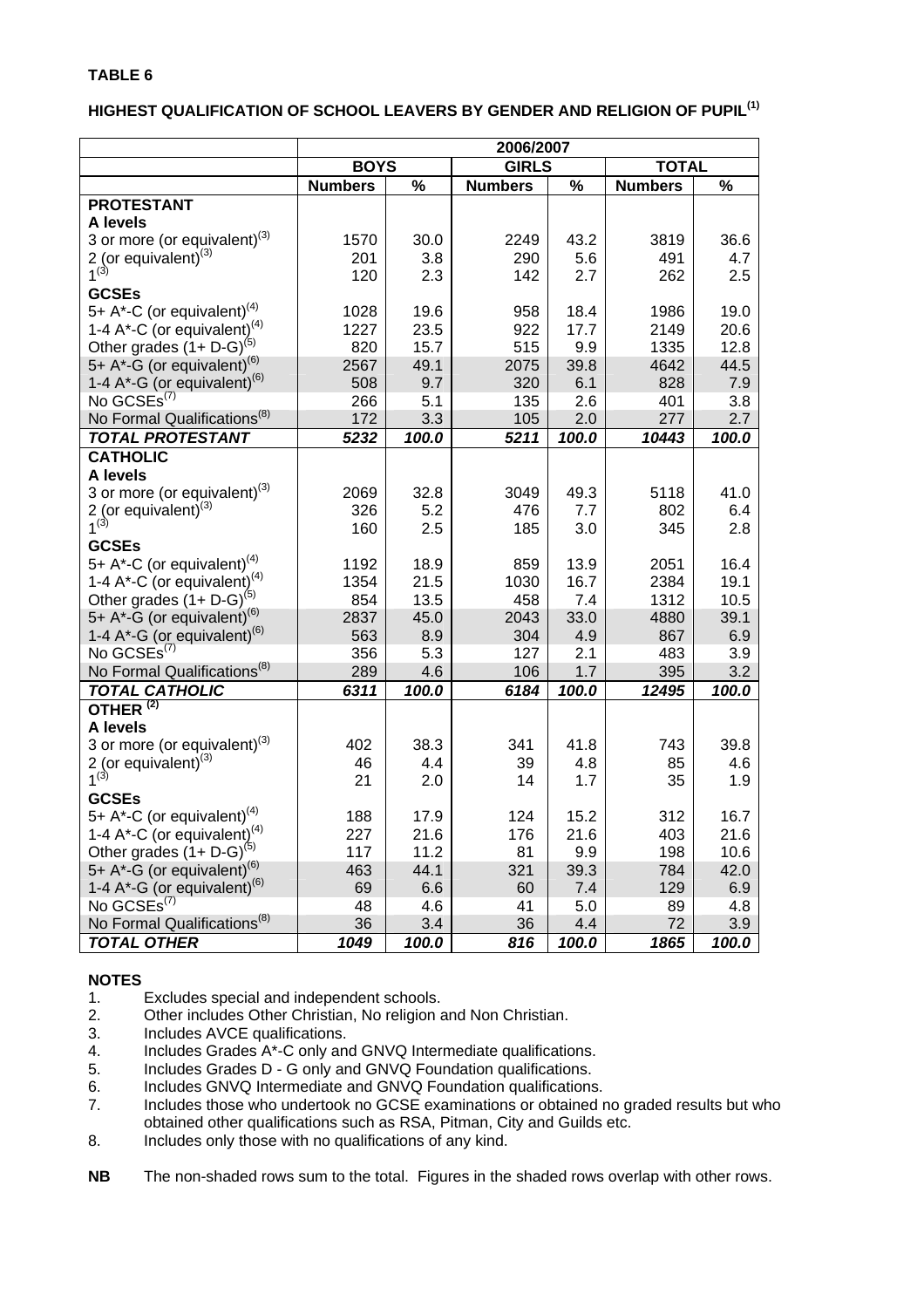#### **HIGHEST QUALIFICATION OF SCHOOL LEAVERS BY ETHNIC ORIGIN(1)**

|                                                                                 | 2006/2007      |       |
|---------------------------------------------------------------------------------|----------------|-------|
|                                                                                 | <b>TOTAL</b>   |       |
|                                                                                 | <b>Numbers</b> | %     |
| WHITE $(2)$                                                                     |                |       |
| A levels                                                                        |                |       |
| 3 or more (or equivalent) <sup>(3)</sup>                                        | 9555           | 39.0  |
| 2 (or equivalent) $^{(3)}$                                                      | 1362           | 5.6   |
| $1^{(3)}$                                                                       | 633            | 2.6   |
| <b>GCSEs</b>                                                                    |                |       |
| 5+ A*-C (or equivalent) <sup>(4)</sup>                                          | 4305           | 17.6  |
|                                                                                 | 4886           | 19.9  |
| 1-4 A*-C (or equivalent) <sup>(4)</sup><br>Other grades $(1+ D-G)^{(5)}$        | 2812           | 11.5  |
| 5+ A*-G (or equivalent) <sup>(6)</sup>                                          | 10204          | 41.6  |
| 1-4 A*-G (or equivalent) <sup>(6)</sup>                                         | 1799           | 7.3   |
| No GCSEs <sup>(7)</sup>                                                         | 947            | 3.9   |
| No Formal Qualifications <sup>(8)</sup>                                         | 720            | 2.9   |
| <b>TOTAL WHITE</b>                                                              | 24500          | 100.0 |
| <b>MINORITY ETHNIC GROUPS<sup>(2)</sup></b>                                     |                |       |
| A levels                                                                        |                |       |
| 3 or more (or equivalent) $(3)$                                                 | 125            | 41.3  |
| 2 (or equivalent) $^{(3)}$                                                      | 16             | 5.3   |
| $1^{(3)}$                                                                       | 9              | 3.0   |
| <b>GCSEs</b>                                                                    |                |       |
| 5+ A*-C (or equivalent) <sup>(4)</sup>                                          | 44             | 14.5  |
| 1-4 A*-C (or equivalent) <sup>(4)</sup><br>Other grades (1+ D-G) <sup>(5)</sup> | 50             | 16.5  |
|                                                                                 | 33             | 10.9  |
| 5+ A*-G (or equivalent) <sup>(6)</sup>                                          | 102            | 33.7  |
| 1-4 A*-G (or equivalent) <sup>(6)</sup><br>No GCSEs <sup>(7)</sup>              | 25             | 8.3   |
|                                                                                 | 26             | 8.6   |
| No Formal Qualifications <sup>(8)</sup>                                         | 24             | 7.9   |
| <b>TOTAL MINORITY ETHNIC GROUPS</b>                                             | 303            | 100.0 |

- 1. Excludes special and independent schools.
- 2. 'Minority Ethnic Groups' includes Irish Travellers. The 'White' figures do not include Irish Travellers.
- 3. Includes AVCE qualifications.
- 4. Includes Grades A\*-C only and GNVQ Intermediate qualifications.
- 5. Includes Grades D G only and GNVQ Foundation qualifications.
- 6. Includes GNVQ Intermediate and GNVQ Foundation qualifications.
- 7. Includes those who undertook no GCSE examinations or obtained no graded results but who obtained other qualifications such as RSA, Pitman, City and Guilds etc.
- 8. Includes only those with no qualifications of any kind.
- **NB** The non-shaded rows sum to the total. Figures in the shaded rows overlap with other rows. In addition there were 24 pupils for whom an Ethnic group was not given.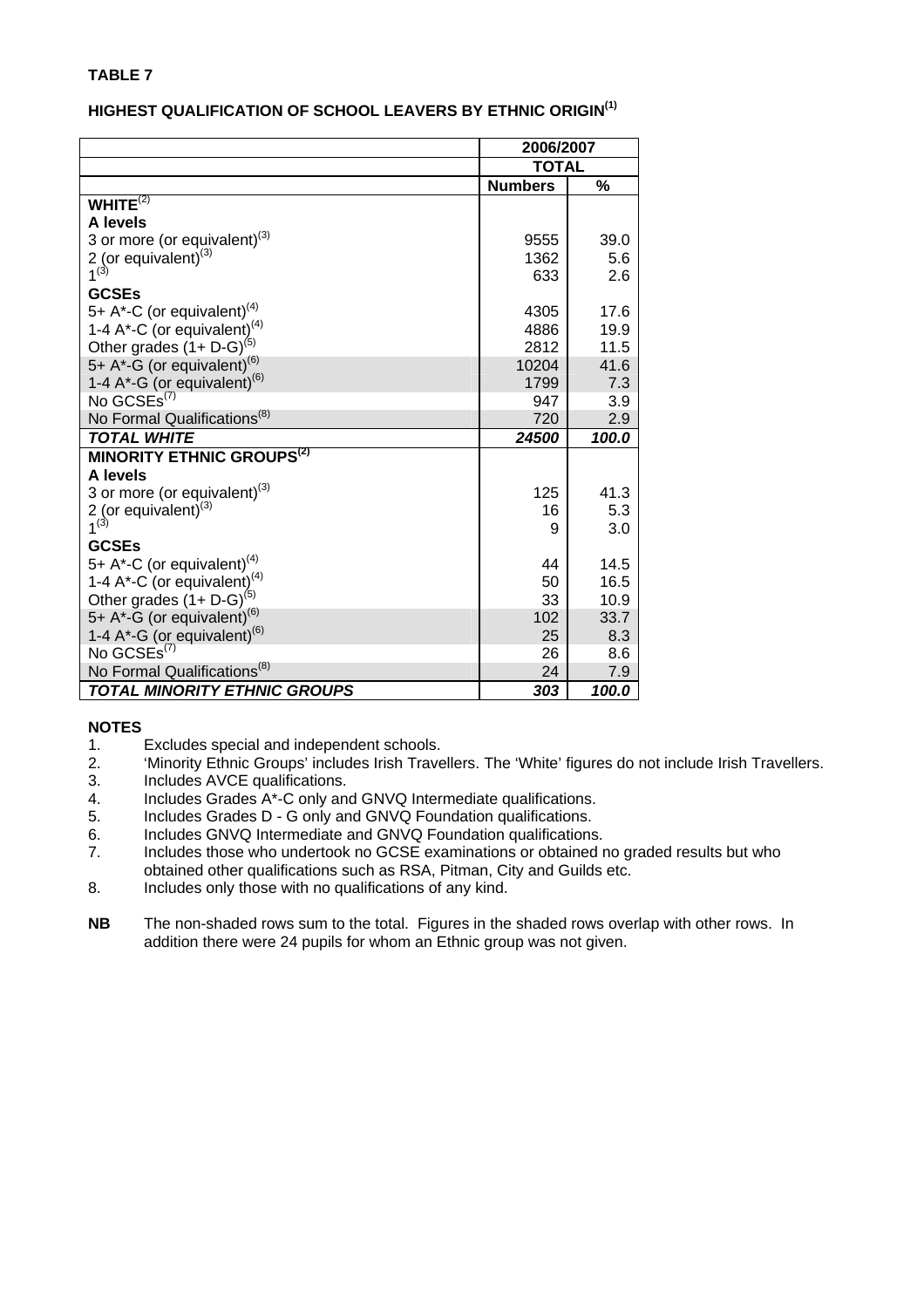#### **HIGHEST QUALIFICATION OF SCHOOL LEAVERS BY GENDER AND FREE SCHOOL MEAL ENTITLEMENT(1)**

|                                                                                              | 2006/2007      |       |                |       |                |       |  |
|----------------------------------------------------------------------------------------------|----------------|-------|----------------|-------|----------------|-------|--|
|                                                                                              | <b>BOYS</b>    |       | <b>GIRLS</b>   |       | <b>TOTAL</b>   |       |  |
|                                                                                              | <b>Numbers</b> | $\%$  | <b>Numbers</b> | $\%$  | <b>Numbers</b> | %     |  |
| <b>ENTITLED TO FSM</b>                                                                       |                |       |                |       |                |       |  |
| A levels                                                                                     |                |       |                |       |                |       |  |
| 3 or more (or equivalent) $^{(2)}$                                                           | 241            | 11.1  | 443            | 20.2  | 684            | 15.7  |  |
| 2 (or equivalent) <sup>(2)</sup><br>$1^{(2)}$                                                | 86             | 4.0   | 129            | 5.9   | 215            | 4.9   |  |
|                                                                                              | 38             | 1.7   | 71             | 3.2   | 109            | 2.5   |  |
| <b>GCSEs</b>                                                                                 |                |       |                |       |                |       |  |
| 5+ A*-C (or equivalent) <sup>(3)</sup>                                                       | 311            | 14.3  | 339            | 15.4  | 650            | 14.9  |  |
|                                                                                              | 650            | 29.9  | 638            | 29.0  | 1288           | 29.5  |  |
| 1-4 A <sup>*</sup> -C (or equivalent) <sup>(3)</sup><br>Other grades (1+ D-G) <sup>(4)</sup> | 607            | 27.9  | 448            | 20.4  | 1055           | 24.1  |  |
| 5+ A*-G (or equivalent) <sup>(5)</sup>                                                       | 1171           | 53.9  | 1140           | 51.9  | 2304           | 52.7  |  |
| 1-4 $A^*$ -G (or equivalent) <sup>(5)</sup>                                                  | 402            | 18.5  | 285            | 13.0  | 689            | 15.8  |  |
| No GCSEs <sup>(6)</sup>                                                                      | 239            | 11.0  | 129            | 5.9   | 368            | 8.4   |  |
| No Formal Qualifications <sup>(7)</sup>                                                      | 159            | 7.3   | 109            | 5.0   | 268            | 6.1   |  |
| <b>TOTAL ENTITLED TO FSM</b>                                                                 | 2172           | 100.0 | 2197           | 100.0 | 4369           | 100.0 |  |
| <b>NOT ENTITLED TO FSM</b>                                                                   |                |       |                |       |                |       |  |
| A levels                                                                                     |                |       |                |       |                |       |  |
| 3 or more (or equivalent) $^{(2)}$                                                           | 3800           | 36.5  | 5196           | 51.9  | 8996           | 44.0  |  |
| 2 (or equivalent) <sup>(2)</sup><br>$1^{(2)}$                                                | 487            | 4.7   | 676            | 6.8   | 1163           | 5.7   |  |
|                                                                                              | 263            | 2.5   | 270            | 2.7   | 533            | 2.6   |  |
| <b>GCSEs</b>                                                                                 |                |       |                |       |                |       |  |
| 5+ A*-C (or equivalent) <sup>(3)</sup>                                                       | 2097           | 20.1  | 1602           | 16.0  | 3699           | 18.1  |  |
| 1-4 A*-C (or equivalent). <sup>(3)</sup>                                                     | 2158           | 20.7  | 1490           | 14.9  | 3648           | 17.9  |  |
| Other grades $(1 + D - G)^{(4)}$                                                             | 1184           | 11.4  | 606            | 6.1   | 1790           | 8.8   |  |
| 5+ A*-G (or equivalent) <sup>(5)</sup>                                                       | 4703           | 45.1  | 3299           | 32.9  | 8002           | 39.2  |  |
| 1-4 $A^*$ -G (or equivalent) <sup>(5)</sup>                                                  | 736            | 7.1   | 399            | 4.0   | 1135           | 5.6   |  |
| No GCSEs <sup>(6)</sup>                                                                      | 431            | 4.1   | 174            | 1.7   | 605            | 3.0   |  |
| No Formal Qualifications <sup>(7)</sup>                                                      | 338            | 3.2   | 138            | 1.4   | 476            | 2.3   |  |
| <b>TOTAL NOT ENTITLED TO FSM</b>                                                             | 10420          | 100.0 | 10014          | 100.0 | 20434          | 100.0 |  |

#### **NOTES**

- 1. Excludes special and independent schools
- 2. Includes AVCE qualifications.<br>3. Includes Grades A\*-C only and
- 3. Includes Grades A\*-C only and GNVQ Intermediate qualifications.<br>4. Includes Grades D G only and GNVQ Foundation qualifications.
- Includes Grades D G only and GNVQ Foundation qualifications.
- 5. Includes GNVQ Intermediate and GNVQ Foundation qualifications.
- 6. Includes those who undertook no GCSE examinations or obtained no graded results but who obtained other qualifications such as RSA, Pitman, City and Guilds etc.
- 7. Includes only those with no qualifications of any kind.

**NB** The non-shaded rows sum to the total. Figures in the shaded rows overlap with other rows.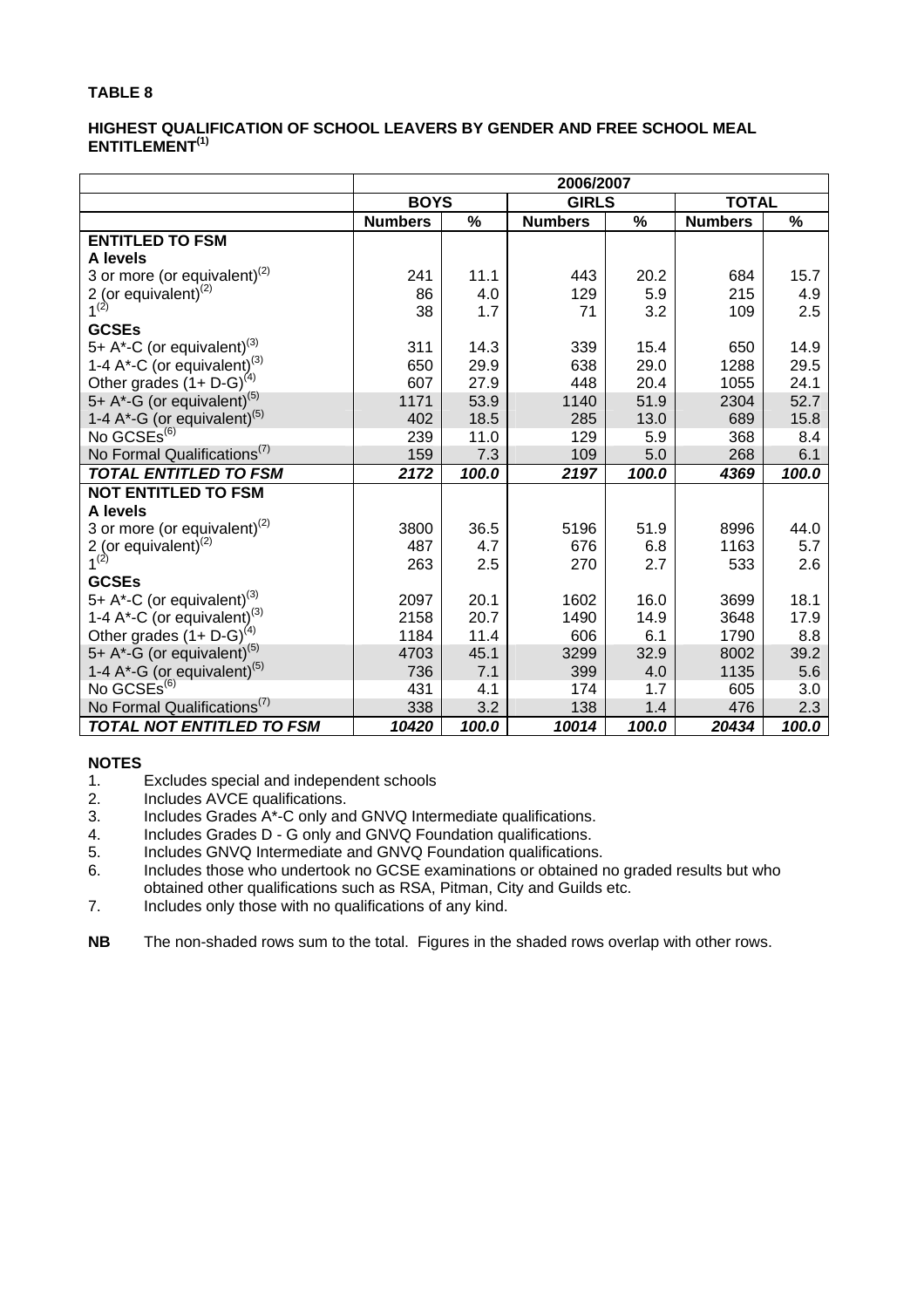#### **DESTINATIONS OF SCHOOL LEAVERS BY GENDER(1) (2)**

|                                                              | 2006/2007      |       |  |
|--------------------------------------------------------------|----------------|-------|--|
|                                                              | <b>Numbers</b> | %     |  |
| <b>BOYS</b>                                                  |                |       |  |
| Institutions of Higher Education <sup>(3)</sup>              | 4004           | 31.8  |  |
| Institutions of Further Education - Higher Education Courses | 102            | 0.8   |  |
| Institutions of Further Education - Other Courses            | 3056           | 24.3  |  |
| Employment                                                   | 1757           | 14.0  |  |
| Unemployment                                                 | 420            | 3.3   |  |
| Training $(4)$                                               | 2855           | 22.7  |  |
| <b>Unknown Destinations</b>                                  | 398            | 3.2   |  |
| <b>TOTAL BOYS</b>                                            | 12592          | 100.0 |  |
| <b>GIRLS</b>                                                 |                |       |  |
| Institutions of Higher Education <sup>(3)</sup>              | 5537           | 45.3  |  |
| Institutions of Further Education - Higher Education Courses | 128            | 1.0   |  |
| Institutions of Further Education - Other Courses            | 3517           | 28.8  |  |
| Employment                                                   | 1237           | 10.1  |  |
| Unemployment                                                 | 393            | 3.2   |  |
| Training <sup>(4)</sup>                                      | 1096           | 9.0   |  |
| <b>Unknown Destinations</b>                                  | 303            | 2.5   |  |
| <b>TOTAL GIRLS</b>                                           | 12211          | 100.0 |  |
| <b>ALL</b>                                                   |                |       |  |
| Institutions of Higher Education <sup>(3)</sup>              | 9541           | 38.5  |  |
| Institutions of Further Education - Higher Education Courses | 230            | 0.9   |  |
| Institutions of Further Education - Other Courses            | 6573           | 26.5  |  |
| Employment                                                   | 2994           | 12.1  |  |
| Unemployment                                                 | 813            | 3.3   |  |
| Training $(4)$                                               | 3951           | 15.9  |  |
| <b>Unknown Destinations</b>                                  | 701            | 2.8   |  |
| <b>TOTAL LEAVERS</b>                                         | 24803          | 100.0 |  |

- 1. Excludes special and independent schools.
- 2. Destination is defined by Institution. Institutions may provide courses at both Further and Higher Education levels.
- 3. Includes universities and teacher training colleges.
- 4. Numbers entering training include those entering the Jobskills programme, operated by the Department for Employment and Learning. Training on Jobskills is delivered by a range of training providers, including Further Education Colleges. Jobskills trainees who receive training at Further Education Colleges are recorded as being in training and not in Further Education. This convention avoids double counting of Jobskills trainees.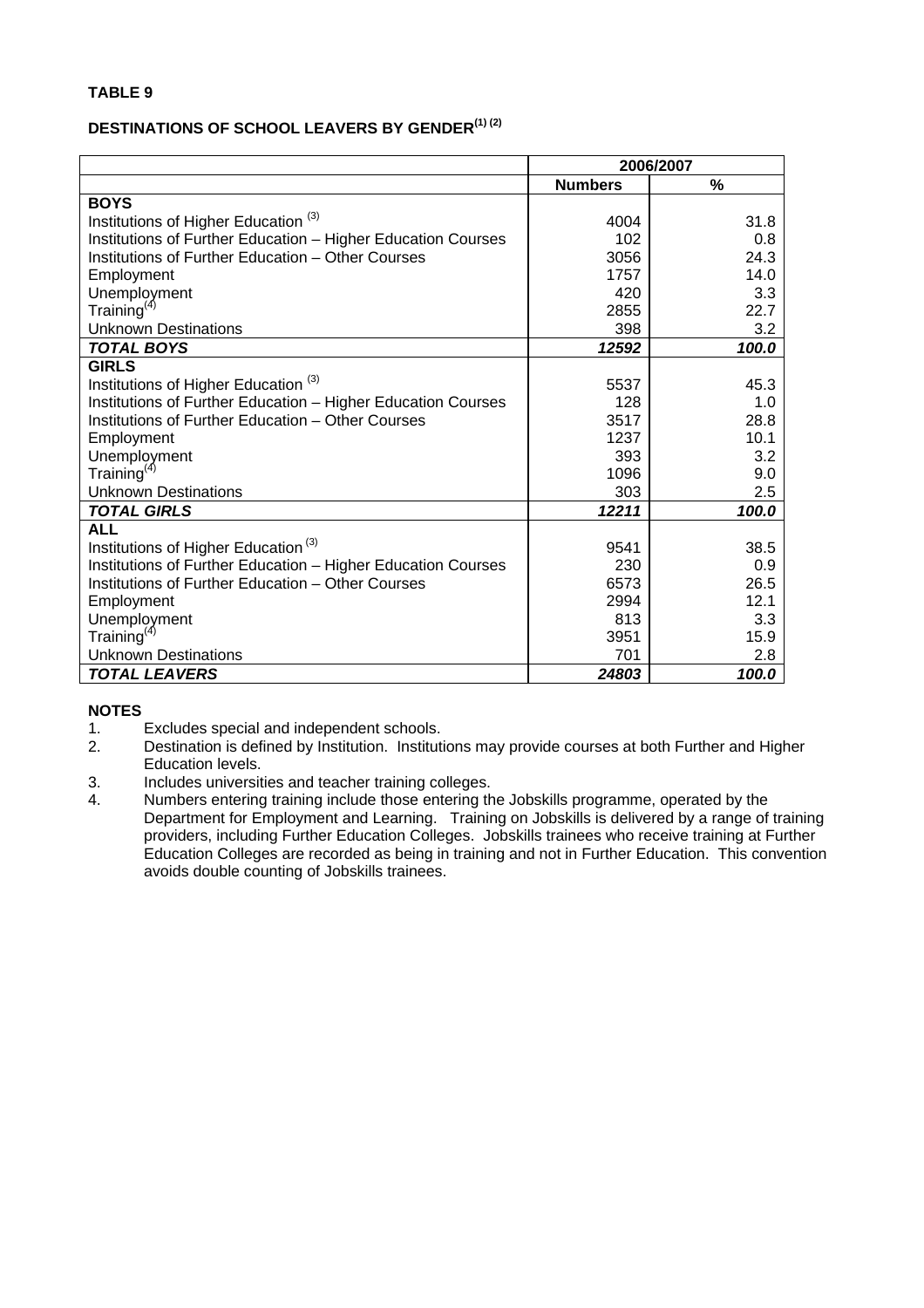# **DESTINATIONS OF SCHOOL LEAVERS BY SCHOOL TYPE(1) (2)**

|                                                              | 2006/2007      |       |  |
|--------------------------------------------------------------|----------------|-------|--|
|                                                              | <b>Numbers</b> | $\%$  |  |
| <b>GRAMMAR</b>                                               |                |       |  |
| Institutions of Higher Education <sup>(3)</sup>              | 7128           | 73.7  |  |
| Institutions of Further Education - Higher Education Courses | 71             | 0.7   |  |
| Institutions of Further Education - Other Courses            | 1441           | 14.9  |  |
| Employment                                                   | 514            | 5.3   |  |
| Unemployment                                                 | 109            | 1.1   |  |
| Training <sup>(4)</sup>                                      | 274            | 2.8   |  |
| <b>Destinations Unknown</b>                                  | 131            | 1.4   |  |
| <b>TOTAL GRAMMAR</b>                                         | 9668           | 100.0 |  |
| <b>SECONDARY</b>                                             |                |       |  |
| Institutions of Higher Education <sup>(3)</sup>              | 2413           | 15.9  |  |
| Institutions of Further Education - Higher Education Courses | 159            | 1.1   |  |
| Institutions of Further Education - Other Courses            | 5132           | 33.9  |  |
| Employment                                                   | 2480           | 16.4  |  |
| Unemployment                                                 | 704            | 4.7   |  |
| Training $(4)$                                               | 3677           | 24.3  |  |
| <b>Destinations Unknown</b>                                  | 570            | 3.8   |  |
| <b>TOTAL SECONDARY</b>                                       | 15135          | 100.0 |  |
| <b>ALL</b>                                                   |                |       |  |
| Institutions of Higher Education <sup>(3)</sup>              | 9541           | 38.5  |  |
| Institutions of Further Education - Higher Education Courses | 230            | 0.9   |  |
| Institutions of Further Education - Other Courses            | 6573           | 26.5  |  |
| Employment                                                   | 2994           | 12.1  |  |
| Unemployment                                                 | 813            | 3.3   |  |
| Training <sup>(4)</sup>                                      | 3951           | 15.9  |  |
| <b>Destinations Unknown</b>                                  | 701            | 2.8   |  |
| <b>TOTAL LEAVERS</b>                                         | 24803          | 100.0 |  |

- 1. Excludes special and independent schools.<br>2. Destination is defined by Institution. Instituti
- 2. Destination is defined by Institution. Institutions may provide courses at both Further and Higher Education levels.
- 3. Includes universities and teacher training colleges.<br>4. Numbers entering training include those entering the
- Numbers entering training include those entering the Jobskills programme, operated by the Department for Employment and Learning. Training on Jobskills is delivered by a range of training providers, including Further Education Colleges. Jobskills trainees who receive training at Further Education Colleges are recorded as being in training and not in Further Education. This convention avoids double counting of Jobskills trainees.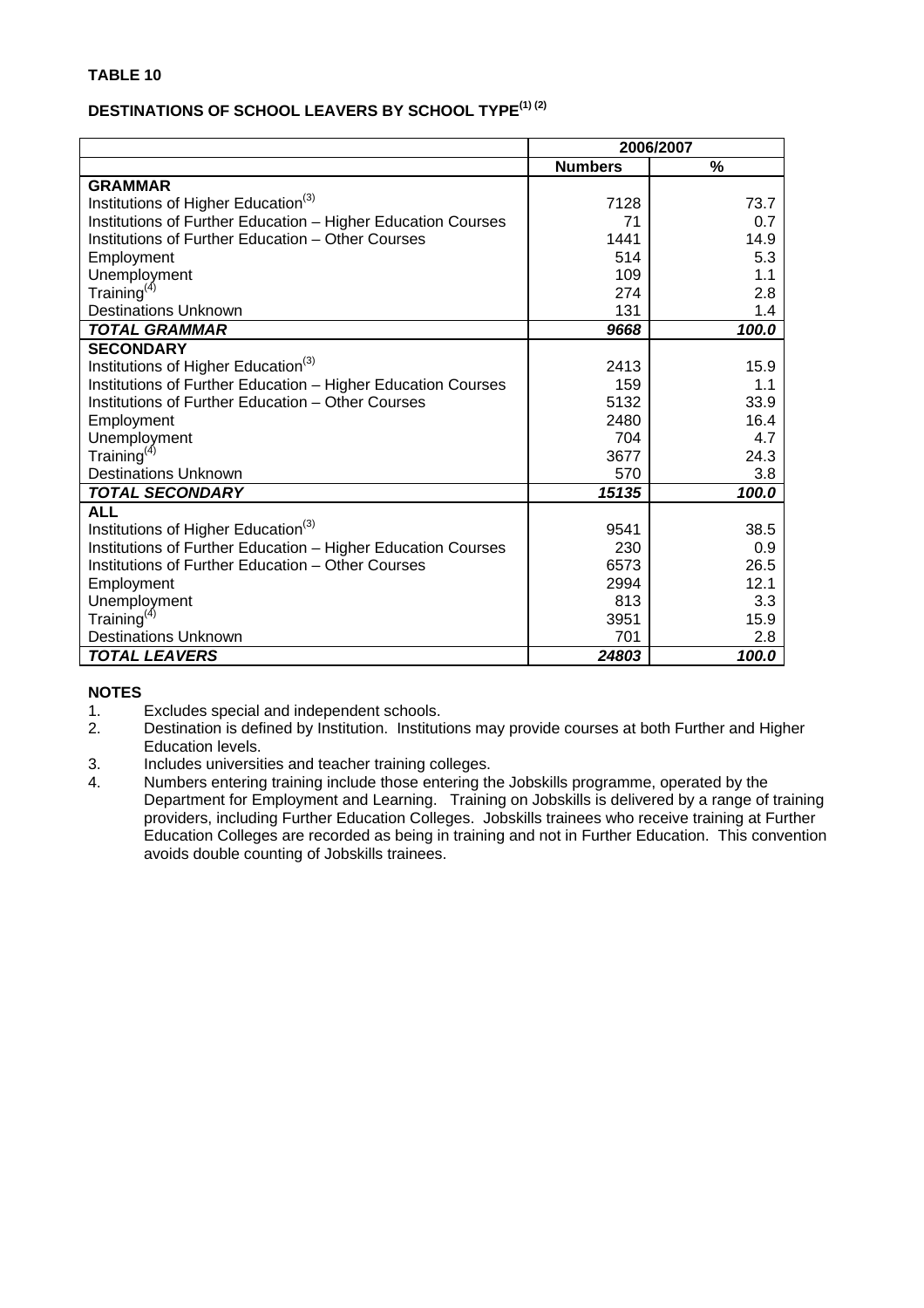# **DESTINATIONS OF SCHOOL LEAVERS BY GENDER AND SCHOOL TYPE(1) (2)**

|                                                              | 2006/2007      |               |                |       |  |
|--------------------------------------------------------------|----------------|---------------|----------------|-------|--|
|                                                              | <b>BOYS</b>    |               | <b>GIRLS</b>   |       |  |
|                                                              | <b>Numbers</b> | $\frac{0}{0}$ | <b>Numbers</b> | %     |  |
| <b>GRAMMAR</b>                                               |                |               |                |       |  |
| Institutions of Higher Education <sup>(3)</sup>              | 3185           | 67.8          | 3943           | 79.3  |  |
| Institutions of Further Education - Higher Education Courses | 44             | 0.9           | 27             | 0.5   |  |
| Institutions of Further Education - Other Courses            | 804            | 17.7          | 637            | 12.8  |  |
| Employment                                                   | 299            | 6.4           | 215            | 4.3   |  |
| Unemployment                                                 | 50             | 1.1           | 59             | 1.2   |  |
| Training $(4)$                                               | 234            | 5.0           | 40             | 0.8   |  |
| <b>Destinations Unknown</b>                                  | 80             | 1.7           | 51             | 1.0   |  |
| <b>TOTAL GRAMMAR</b>                                         | 4696           | 100.0         | 4972           | 100.0 |  |
| <b>SECONDARY</b>                                             |                |               |                |       |  |
| Institutions of Higher Education <sup>(3)</sup>              | 819            | 10.4          | 1594           | 22.0  |  |
| Institutions of Further Education - Higher Education Courses | 58             | 0.7           | 101            | 1.4   |  |
| Institutions of Further Education - Other Courses            | 2252           | 28.5          | 2880           | 39.8  |  |
| Employment                                                   | 1458           | 18.5          | 1022           | 14.1  |  |
| Unemployment                                                 | 370            | 4.7           | 334            | 4.6   |  |
| Training $(4)$                                               | 2621           | 33.2          | 1056           | 14.6  |  |
| <b>Destinations Unknown</b>                                  | 318            | 4.0           | 252            | 3.5   |  |
| <b>TOTAL SECONDARY</b>                                       | 7896           | 100.0         | 7239           | 100.0 |  |
| <b>ALL</b>                                                   |                |               |                |       |  |
| Institutions of Higher Education <sup>(3)</sup>              | 4004           | 31.8          | 5537           | 45.3  |  |
| Institutions of Further Education - Higher Education Courses | 102            | 0.8           | 128            | 1.0   |  |
| Institutions of Further Education – Other Courses            | 3056           | 24.3          | 3517           | 28.8  |  |
| Employment                                                   | 1757           | 14.0          | 1237           | 10.1  |  |
| Unemployment                                                 | 420            | 3.3           | 393            | 3.2   |  |
| Training $(4)$                                               | 2855           | 22.7          | 1096           | 9.0   |  |
| <b>Destinations Unknown</b>                                  | 398            | 3.2           | 303            | 2.5   |  |
| <b>TOTAL LEAVERS</b>                                         | 12592          | 100.0         | 12211          | 100.0 |  |

- 1. Excludes special and independent schools.
- 2. Destination is defined by Institution. Institutions may provide courses at both Further and Higher Education levels.
- 3. Includes universities and teacher training colleges.
- 4. Numbers entering training include those entering the Jobskills programme, operated by the Department for Employment and Learning. Training on Jobskills is delivered by a range of training providers, including Further Education Colleges. Jobskills trainees who receive training at Further Education Colleges are recorded as being in training and not in Further Education. This convention avoids double counting of Jobskills trainees.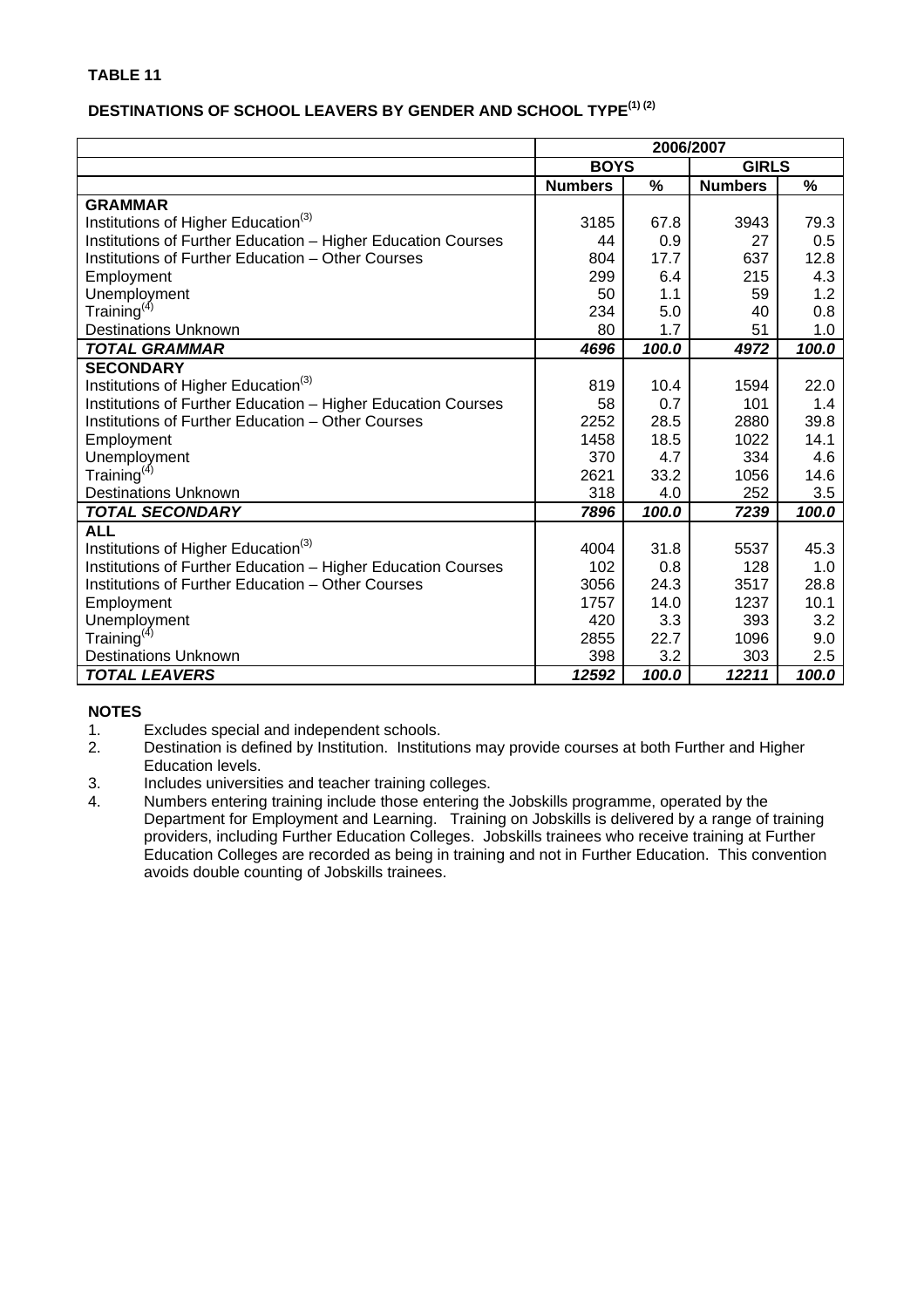## **DESTINATIONS OF SCHOOL LEAVERS BY SCHOOL TYPE AND MANAGEMENT TYPE(1)(2)**

|                                                              | 2006/2007            |       |                      |       |  |
|--------------------------------------------------------------|----------------------|-------|----------------------|-------|--|
|                                                              | <b>Schools Under</b> |       | <b>Schools Under</b> |       |  |
|                                                              | <b>Catholic</b>      |       | Other                |       |  |
|                                                              | <b>Management</b>    |       | <b>Management</b>    |       |  |
|                                                              | <b>Numbers</b>       | %     | <b>Numbers</b>       | %     |  |
| <b>GRAMMAR</b>                                               |                      |       |                      |       |  |
| Institutions of Higher Education <sup>(3)</sup>              | 3211                 | 76.4  | 3917                 | 71.7  |  |
| Institutions of Further Education - Higher Education Courses | 37                   | 0.9   | 34                   | 0.6   |  |
| Institutions of Further Education - Other Courses            | 528                  | 12.6  | 913                  | 16.7  |  |
| Employment                                                   | 204                  | 4.9   | 310                  | 5.7   |  |
| Unemployment                                                 | 44                   | 1.0   | 65                   | 1.2   |  |
| Training <sup>(4)</sup>                                      | 136                  | 3.2   | 138                  | 2.5   |  |
| <b>Destinations Unknown</b>                                  | 43                   | 1.0   | 88                   | 1.6   |  |
| <b>TOTAL GRAMMAR</b>                                         | 4203                 | 100.0 | 5465                 | 100.0 |  |
| <b>SECONDARY</b>                                             |                      |       |                      |       |  |
| Institutions of Higher Education <sup>(3)</sup>              | 1440                 | 20.3  | 973                  | 12.1  |  |
| Institutions of Further Education - Higher Education Courses | 112                  | 1.6   | 47                   | 0.6   |  |
| Institutions of Further Education - Other Courses            | 1963                 | 27.7  | 3169                 | 39.3  |  |
| Employment                                                   | 1143                 | 16.1  | 1337                 | 16.6  |  |
| Unemployment                                                 | 330                  | 4.7   | 374                  | 4.6   |  |
| Training <sup>(4)</sup>                                      | 1833                 | 25.9  | 1844                 | 22.9  |  |
| <b>Destinations Unknown</b>                                  | 258                  | 3.6   | 312                  | 3.9   |  |
| <b>TOTAL SECONDARY</b>                                       | 7079                 | 100.0 | 8056                 | 100.0 |  |
| <b>ALL</b>                                                   |                      |       |                      |       |  |
| Institutions of Higher Education <sup>(3)</sup>              | 4651                 | 41.2  | 4890                 | 36.2  |  |
| Institutions of Further Education - Higher Education Courses | 149                  | 1.3   | 81                   | 0.6   |  |
| Institutions of Further Education – Other Courses            | 2491                 | 22.1  | 4082                 | 30.2  |  |
| Employment                                                   | 1347                 | 11.9  | 1647                 | 12.2  |  |
| Unemployment                                                 | 374                  | 3.3   | 439                  | 3.2   |  |
| Training $(4)$                                               | 1969                 | 17.5  | 1982                 | 14.7  |  |
| <b>Destinations Unknown</b>                                  | 301                  | 2.7   | 400                  | 3.0   |  |
| <b>TOTAL LEAVERS</b>                                         | 11282                | 100.0 | 13521                | 100.0 |  |

- 1. Excludes special and independent schools.<br>2. Destination is defined by Institution. Instituti
- Destination is defined by Institution. Institutions may provide courses at both Further and Higher Education levels.
- 3. Includes universities and teacher training colleges.
- 4. Numbers entering training include those entering the Jobskills programme, operated by the Department for Employment and Learning. Training on Jobskills is delivered by a range of training providers, including Further Education Colleges. Jobskills trainees who receive training at Further Education Colleges are recorded as being in training and not in Further Education. This convention avoids double counting of Jobskills trainees.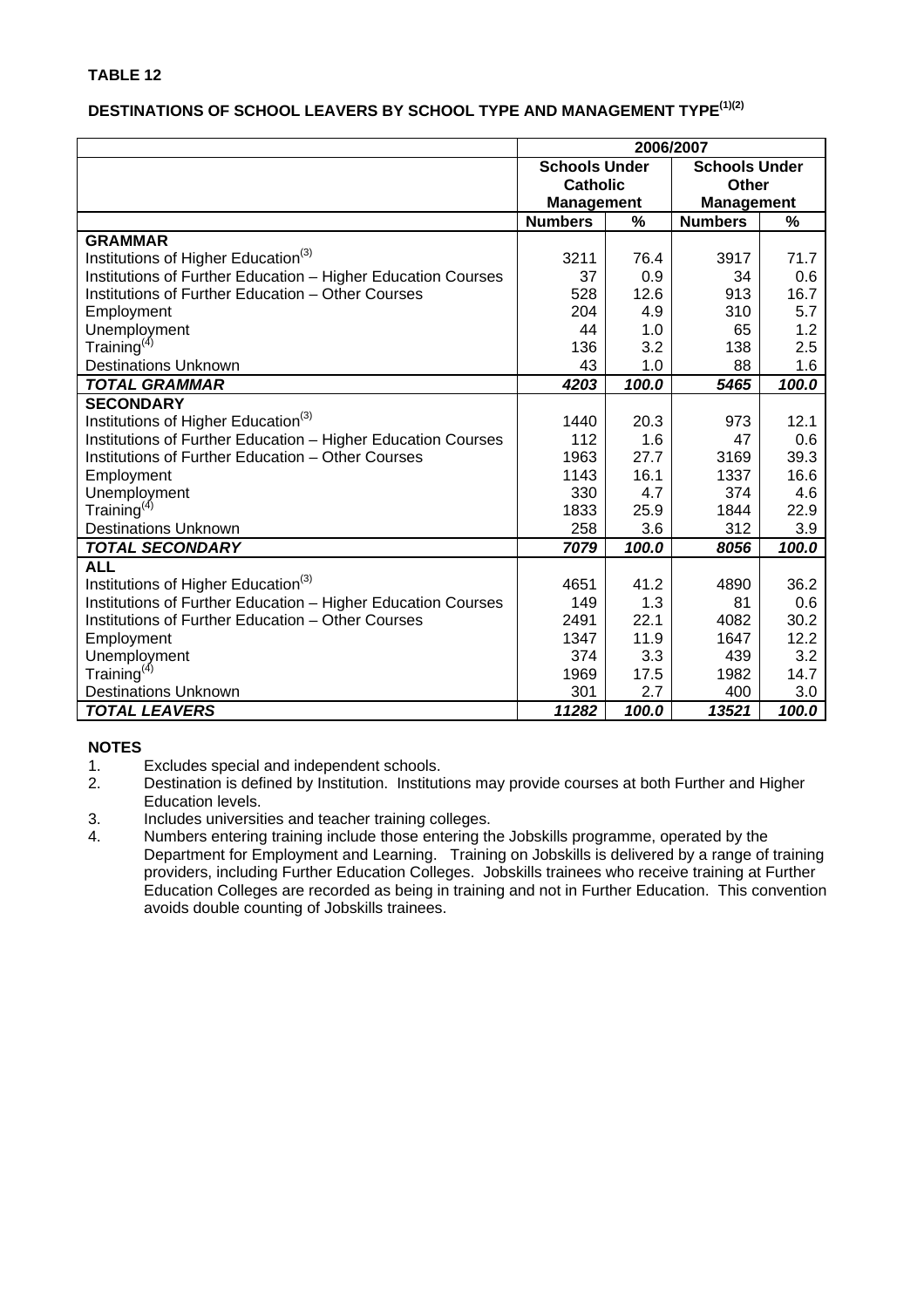#### **DESTINATION OF SCHOOL LEAVERS BY HIGHEST QUALIFICATION(1) (2)**

|                                                 | 2006/2007                          |      |                      |                                    |                                                  |                     |                            |                          |                                                   |
|-------------------------------------------------|------------------------------------|------|----------------------|------------------------------------|--------------------------------------------------|---------------------|----------------------------|--------------------------|---------------------------------------------------|
|                                                 | <b>A LEVELS</b><br>(or equivalent) |      |                      | <b>GCSEs</b><br>(or equivalent)    |                                                  |                     |                            |                          |                                                   |
|                                                 | $2+^{(3)}$                         | 7(3) | 5+ $A^*$ - $C^{(4)}$ | $1 - 4$<br>$A^*$ -C <sup>(4)</sup> | <b>OTHER</b><br><b>GRADES</b><br>$(1+D-G)^{(5)}$ | $5 + A^* - G^{(6)}$ | $1 - 4$<br>$A^* - G^{(6)}$ | <b>NO</b><br>GCSEs $(7)$ | <b>NO FORMAL</b><br>QUALIFICATIONS <sup>(8)</sup> |
|                                                 | $\%$                               | %    | %                    | %                                  | $\%$                                             | $\%$                | $\frac{9}{6}$              | %                        | %                                                 |
| <b>DESTINATION</b>                              |                                    |      |                      |                                    |                                                  |                     |                            |                          |                                                   |
| Institutions of Higher Education <sup>(9)</sup> | 85.1                               | 15.7 | 0.6                  | 0.0                                | 0.0                                              | 0.3                 | 0.0                        | 0.0                      | 0.0                                               |
| Institutions of Further Education -             | 2.0                                | 0.8  | 0.2                  | 0.0                                | 0.0                                              | 0.1                 | 0.0                        | 0.0                      | 0.0                                               |
| <b>Higher Education Courses</b>                 |                                    |      |                      |                                    |                                                  |                     |                            |                          |                                                   |
| Institutions of Further Education -             | 4.8                                | 42.8 | 61.6                 | 44.3                               | 26.9                                             | 50.0                | 26.3                       | 13.8                     | 13.0                                              |
| <b>Other Courses</b>                            |                                    |      |                      |                                    |                                                  |                     |                            |                          |                                                   |
| Employment                                      | 6.0                                | 28.7 | 13.0                 | 16.2                               | 19.5                                             | 15.1                | 20.0                       | 23.5                     | 23.5                                              |
| Unemployment                                    | 1.0                                | 3.3  | 3.2                  | 3.3                                | 7.7                                              | 3.5                 | 8.8                        | 16.1                     | 18.4                                              |
| Training <sup>(10)</sup>                        | 0.5                                | 6.1  | 17.8                 | 32.3                               | 41.6                                             | 27.7                | 38.4                       | 32.0                     | 28.6                                              |
| <b>Unknown Destinations</b>                     | 0.7                                | 2.6  | 3.6                  | 3.8                                | 4.3                                              | 3.6                 | 6.5                        | 14.6                     | 16.4                                              |
| <b>TOTAL LEAVERS</b>                            | 11058                              | 642  | 4349                 | 4936                               | 2845                                             | 10306               | 1824                       | 973                      | 744                                               |

- 1. Excludes special and independent schools.
- 2. Destination is defined by Institution. Institutions may provide courses at both Further and Higher Education.
- 3. Includes AVCE qualifications.
- 4. Includes GCSEs Grades A\*-C only and GNVQ Intermediate qualifications.
- 5. Includes Grades D G only and GNVQ Foundations qualifications.
- 6. Includes GNVQ Intermediate and GNVQ Foundation qualifications.
- 7. Includes those who undertook no GCSEs or obtained no graded results but who obtained other qualifications such as RSA, Pitman, City and Guilds etc.
- 8. Includes only those with no qualifications of any kind.
- 9. Includes universities and teacher training colleges.
- 10. Numbers entering training include those entering the Jobskills programme, operated by the Department for Employment and Learning. Training on Jobskills is delivered by a range of training providers, including Further Education Colleges. Jobskills trainees who receive training at Further Education Colleges are recorded as being in training and not in Further Education. This convention avoids double counting of Jobskills trainees.
- **NB**The totals in the non-shaded columns sum to the grand total. The totals in the shaded columns overlap with other columns in the table.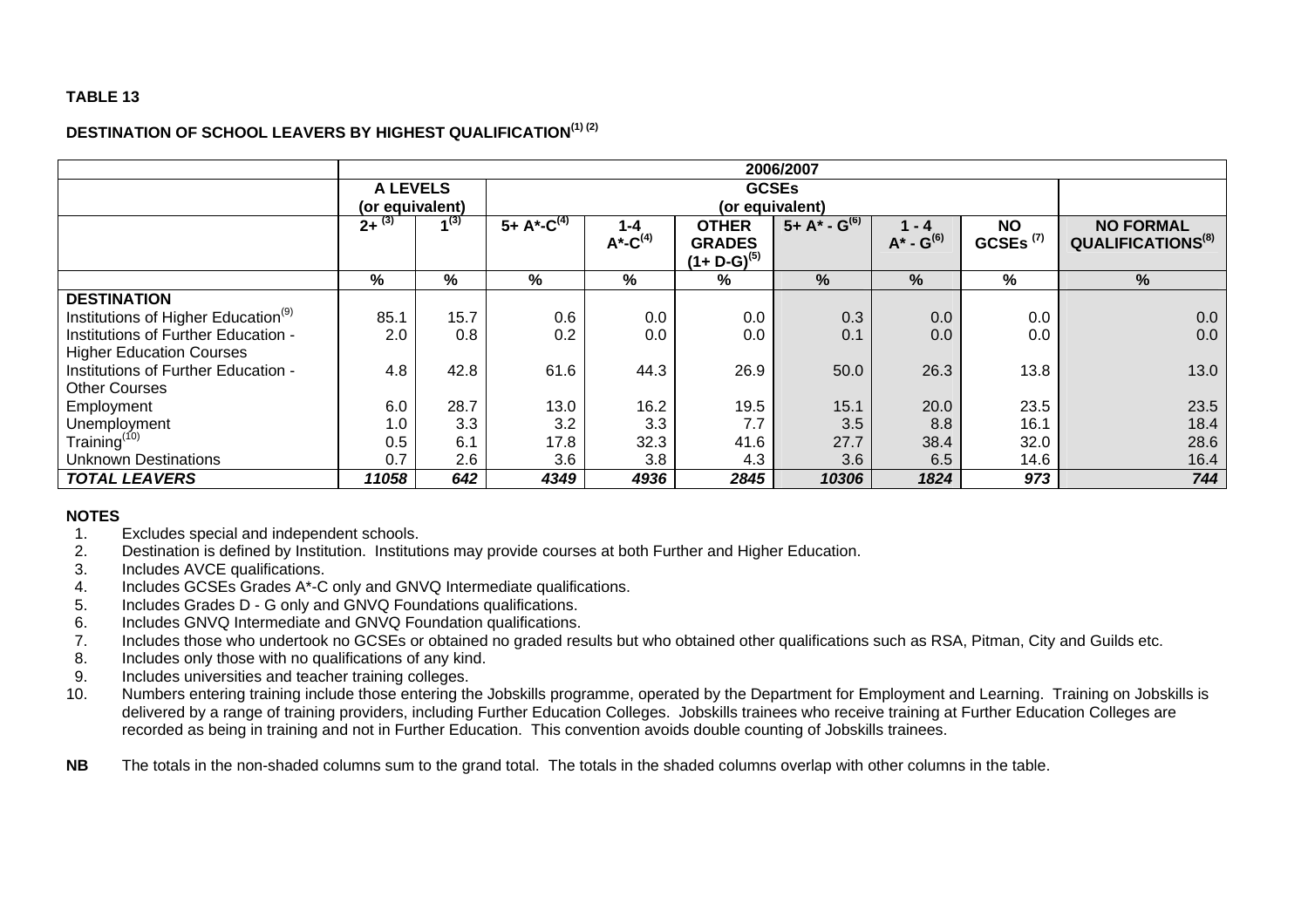# **DESTINATION OF SCHOOL LEAVERS BY GENDER AND RELIGION OF PUPIL(1)(2)**

|                                                 | 2006/2007      |       |                |       |                |       |  |
|-------------------------------------------------|----------------|-------|----------------|-------|----------------|-------|--|
|                                                 | <b>BOYS</b>    |       | <b>GIRLS</b>   |       | <b>TOTAL</b>   |       |  |
|                                                 | <b>Numbers</b> | $\%$  | <b>Numbers</b> | %     | <b>Numbers</b> | %     |  |
| <b>PROTESTANT</b>                               |                |       |                |       |                |       |  |
| Institutions of Higher Education <sup>(4)</sup> | 1513           | 28.9  | 2199           | 42.2  | 3712           | 35.5  |  |
| <b>Institutions of Further Education</b>        | 1521           | 29.1  | 1690           | 32.4  | 3211           | 30.7  |  |
| Employment                                      | 779            | 14.9  | 528            | 10.1  | 1307           | 12.5  |  |
| Unemployment                                    | 174            | 3.3   | 163            | 3.1   | 337            | 3.2   |  |
| Training <sup>(5)</sup>                         | 1091           | 20.9  | 489            | 9.4   | 1580           | 15.1  |  |
| <b>Destinations Unknown</b>                     | 154            | 2.9   | 142            | 2.7   | 296            | 2.8   |  |
| <b>TOTAL PROTESTANT</b>                         | 5232           | 100.0 | 5211           | 100.0 | 10443          | 100.0 |  |
| <b>CATHOLIC</b>                                 |                |       |                |       |                |       |  |
| Institutions of Higher Education <sup>(4)</sup> | 2099           | 33.3  | 3018           | 48.8  | 5117           | 41.0  |  |
| <b>Institutions of Further Education</b>        | 1370           | 21.7  | 1674           | 27.1  | 3044           | 24.4  |  |
| Employment                                      | 839            | 13.3  | 620            | 10.0  | 1459           | 11.7  |  |
| Unemployment                                    | 198            | 3.1   | 206            | 3.3   | 404            | 3.2   |  |
| Training <sup>(5)</sup>                         | 1599           | 25.3  | 539            | 8.7   | 2138           | 17.1  |  |
| <b>Destinations Unknown</b>                     | 206            | 3.3   | 127            | 2.1   | 333            | 2.7   |  |
| <b>TOTAL CATHOLIC</b>                           | 6311           | 100.0 | 6184           | 100.0 | 12495          | 100.0 |  |
| Other $(3)$                                     |                |       |                |       |                |       |  |
| Institutions of Higher Education <sup>(4)</sup> | 392            | 37.4  | 320            | 39.2  | 712            | 38.2  |  |
| <b>Institutions of Further Education</b>        | 267            | 25.5  | 281            | 34.4  | 548            | 29.4  |  |
| Employment                                      | 139            | 13.3  | 89             | 10.9  | 228            | 12.2  |  |
| Unemployment                                    | 48             | 4.6   | 24             | 2.9   | 72             | 3.9   |  |
| Training <sup>(5)</sup>                         | 165            | 15.7  | 68             | 8.3   | 233            | 12.5  |  |
| <b>Destinations Unknown</b>                     | 38             | 3.6   | 34             | 4.2   | 72             | 3.9   |  |
| <b>TOTAL OTHER</b>                              | 1049           | 100.0 | 816            | 100.0 | 1865           | 100.0 |  |

- 1. Excludes special and independent schools.
- 2. Destination is defined by Institution. Institution may provide courses at both Further and Higher Education Levels.
- 3. Other includes Other Christian, No religion and Non Christian.
- 4. Includes universities and teacher training colleges.
- 5. Numbers entering training include those entering the Jobskills programme, operated by the Department for Employment and Learning. Training on Jobskills is delivered by a range of training providers, including Further Education Colleges. Jobskills trainees who receive training at Further Education Colleges are recorded as being in training and not in Further Education. This convention avoids double counting of Jobskills trainees.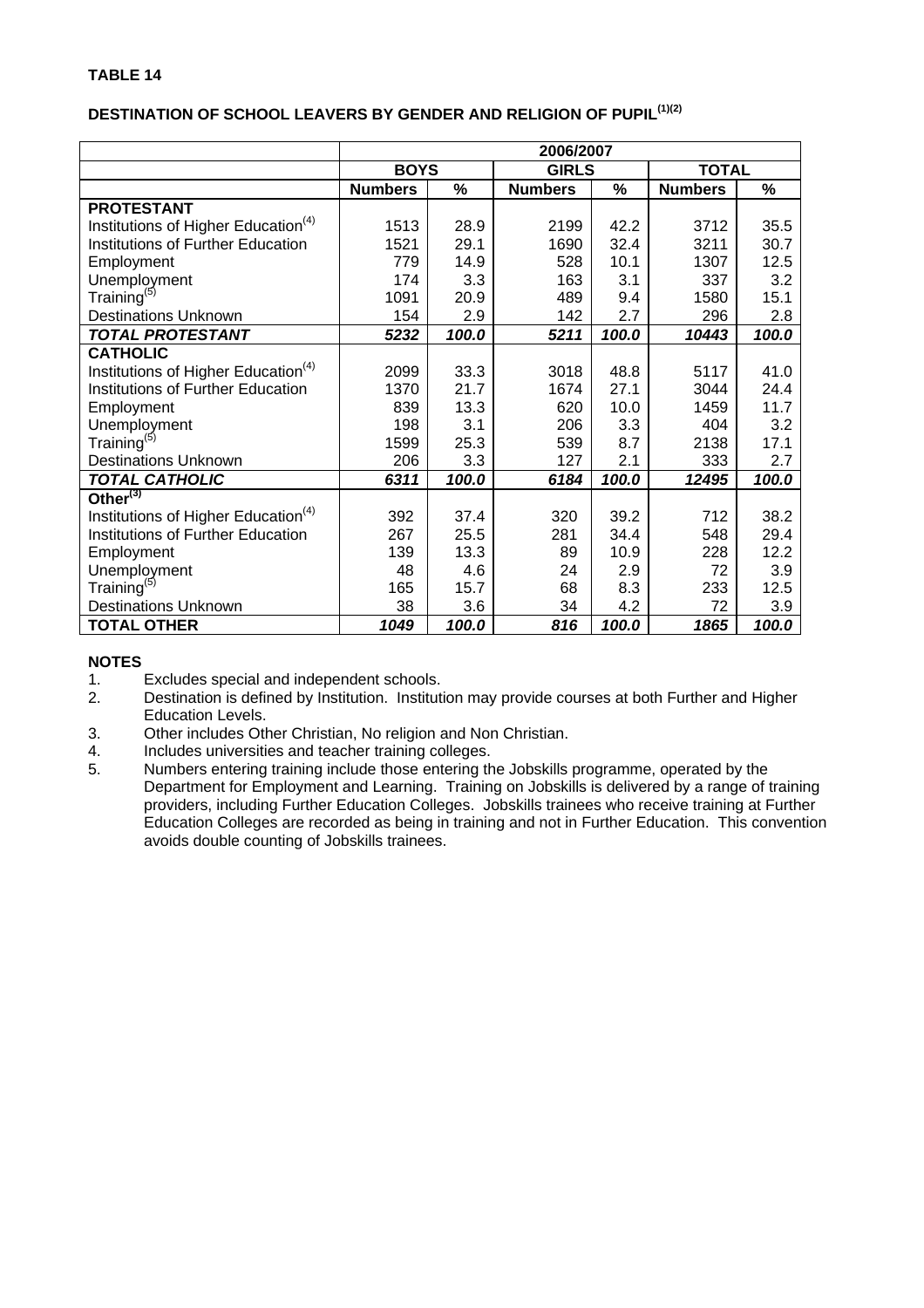# **DESTINATION OF SCHOOL LEAVERS BY ETHNIC ORIGIN(1)(2)**

|                                                 | 2006/2007      |       |  |
|-------------------------------------------------|----------------|-------|--|
|                                                 | Total          |       |  |
|                                                 | <b>Numbers</b> | %     |  |
| WHITE $(3)$                                     |                |       |  |
| Institutions of Higher Education <sup>(4)</sup> | 9420           | 38.4  |  |
| Institutions of Further Education               | 6729           | 27.5  |  |
| Employment                                      | 2967           | 12.1  |  |
| Unemployment                                    | 788            | 3.2   |  |
| Training <sup>(5)</sup>                         | 3913           | 16.0  |  |
| <b>Destinations Unknown</b>                     | 683            | 2.8   |  |
| <b>TOTAL WHITE</b>                              | 24500          | 100.0 |  |
| <b>MINORITY ETHNIC GROUPS<sup>(3)</sup></b>     |                |       |  |
| Institutions of Higher Education <sup>(4)</sup> | 121            | 39.9  |  |
| Institutions of Further Education               | 74             | 24.4  |  |
| Employment                                      | 27             | 8.9   |  |
| Unemployment                                    | 25             | 8.3   |  |
| Training <sup>(5)</sup>                         | 38             | 12.5  |  |
| <b>Destinations Unknown</b>                     | 18             | 5.9   |  |
| <b>TOTAL MINORITY ETHNIC GROUPS</b>             | 303            | 100.0 |  |

- 1. Excludes special and independent schools.
- 2. Destination is defined by Institution. Institution may provide courses at both Further and Higher Education Levels<br>3. Minority Ethnic Groups' includes Irish Travellers. The 'White' figures do not include Irish Traveller
- 'Minority Ethnic Groups' includes Irish Travellers. The 'White' figures do not include Irish Travellers.
- 4. Includes universities and teacher training colleges.
- 5. Numbers entering training include those entering the Jobskills programme, operated by the Department for Employment and Learning. Training on Jobskills is delivered by a range of training providers, including Further Education Colleges. Jobskills trainees who receive training at Further Education Colleges are recorded as being in training and not in Further Education. This convention avoids double counting of Jobskills trainees.
- **NB** In addition there were 24 pupils for whom Ethnic origin was not given.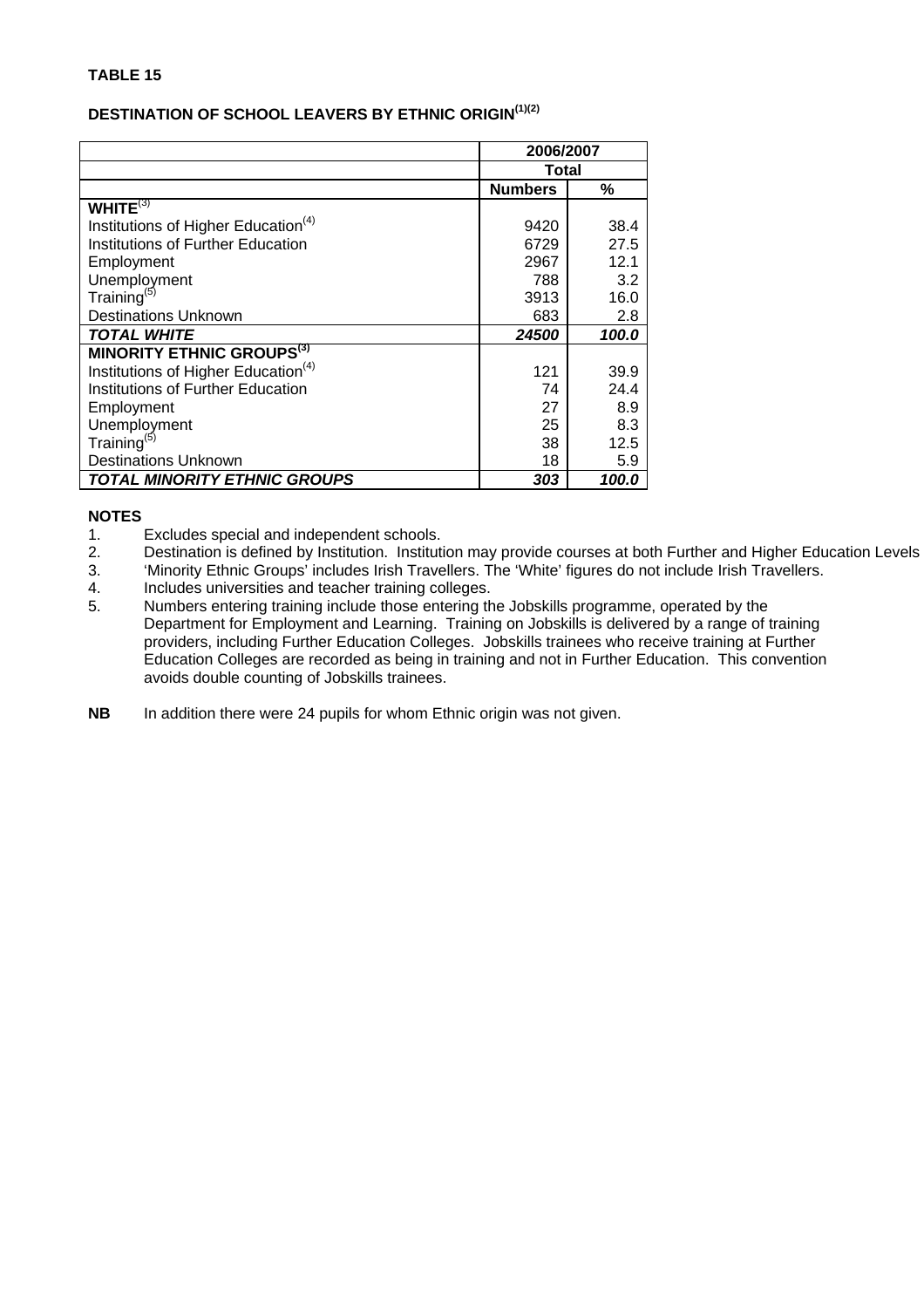#### **DESTINATION OF SCHOOL LEAVERS BY FREE SCHOOL MEAL ENTITLEMENT AND GENDER OF PUPIL(1)** (2)

|                                                 | 2006/2007      |       |                |       |                |       |
|-------------------------------------------------|----------------|-------|----------------|-------|----------------|-------|
|                                                 | <b>BOYS</b>    |       | <b>GIRLS</b>   |       | <b>TOTAL</b>   |       |
|                                                 | <b>Numbers</b> | %     | <b>Numbers</b> | %     | <b>Numbers</b> | %     |
| <b>ENTITLED TO FSM</b>                          |                |       |                |       |                |       |
| Institutions of Higher Education <sup>(3)</sup> | 281            | 12.9  | 451            | 20.5  | 732            | 16.8  |
| Institutions of Further Education -             | 11             | 0.5   | 22             | 1.0   | 33             | 0.8   |
| <b>Higher Education Courses</b>                 |                |       |                |       |                |       |
| Institutions of Further Education -             | 532            | 24.5  | 784            | 35.7  | 1316           | 30.1  |
| <b>Other Courses</b>                            |                |       |                |       |                |       |
| Employment                                      | 371            | 17.1  | 319            | 14.5  | 690            | 15.8  |
| Unemployment                                    | 136            | 6.3   | 149            | 6.8   | 285            | 6.5   |
| Training <sup>(4)</sup>                         | 739            | 34.0  | 389            | 17.7  | 1128           | 25.8  |
| <b>Destinations Unknown</b>                     | 102            | 4.7   | 83             | 3.8   | 185            | 4.2   |
| <b>TOTAL ENTITLED TO FSM</b>                    | 2172           | 100.0 | 2197           | 100.0 | 4369           | 100.0 |
| <b>NOT ENTITLED TO FSM</b>                      |                |       |                |       |                |       |
| Institutions of Higher Education <sup>(3)</sup> | 3723           | 35.7  | 5086           | 50.8  | 8809           | 43.1  |
| Institutions of Further Education -             | 91             | 0.9   | 106            | 1.1   | 197            | 1.0   |
| <b>Higher Education Courses</b>                 |                |       |                |       |                |       |
| Institutions of Further Education -             | 2524           | 24.2  | 2733           | 27.3  | 5257           | 25.7  |
| <b>Other Courses</b>                            |                |       |                |       |                |       |
| Employment                                      | 1386           | 13.3  | 918            | 9.2   | 2304           | 11.3  |
| Unemployment                                    | 284            | 2.7   | 244            | 2.4   | 528            | 2.6   |
| Training <sup>(4)</sup>                         | 2116           | 20.3  | 707            | 7.1   | 2823           | 13.8  |
| <b>Destinations Unknown</b>                     | 296            | 2.8   | 220            | 2.2   | 516            | 2.5   |
| TOTAL NOT ENTITLED TO FSM                       | 10420          | 100.0 | 10014          | 100.0 | 20434          | 100.0 |

#### **NOTES**

1. Excludes special and independent schools.<br>2. Destination is defined by Institution. Institut

2. Destination is defined by Institution. Institution may provide courses at both Further and Higher Education Levels

3. Includes universities and teacher training colleges.<br>4. Numbers entering training include those entering the

Numbers entering training include those entering the Jobskills programme, operated by the Department for Employment and Learning. Training on Jobskills is delivered by a range of training providers, including Further Education Colleges. Jobskills trainees who receive training at Further Education Colleges are recorded as being in training and not in Further Education. This convention avoids double counting of Jobskills trainees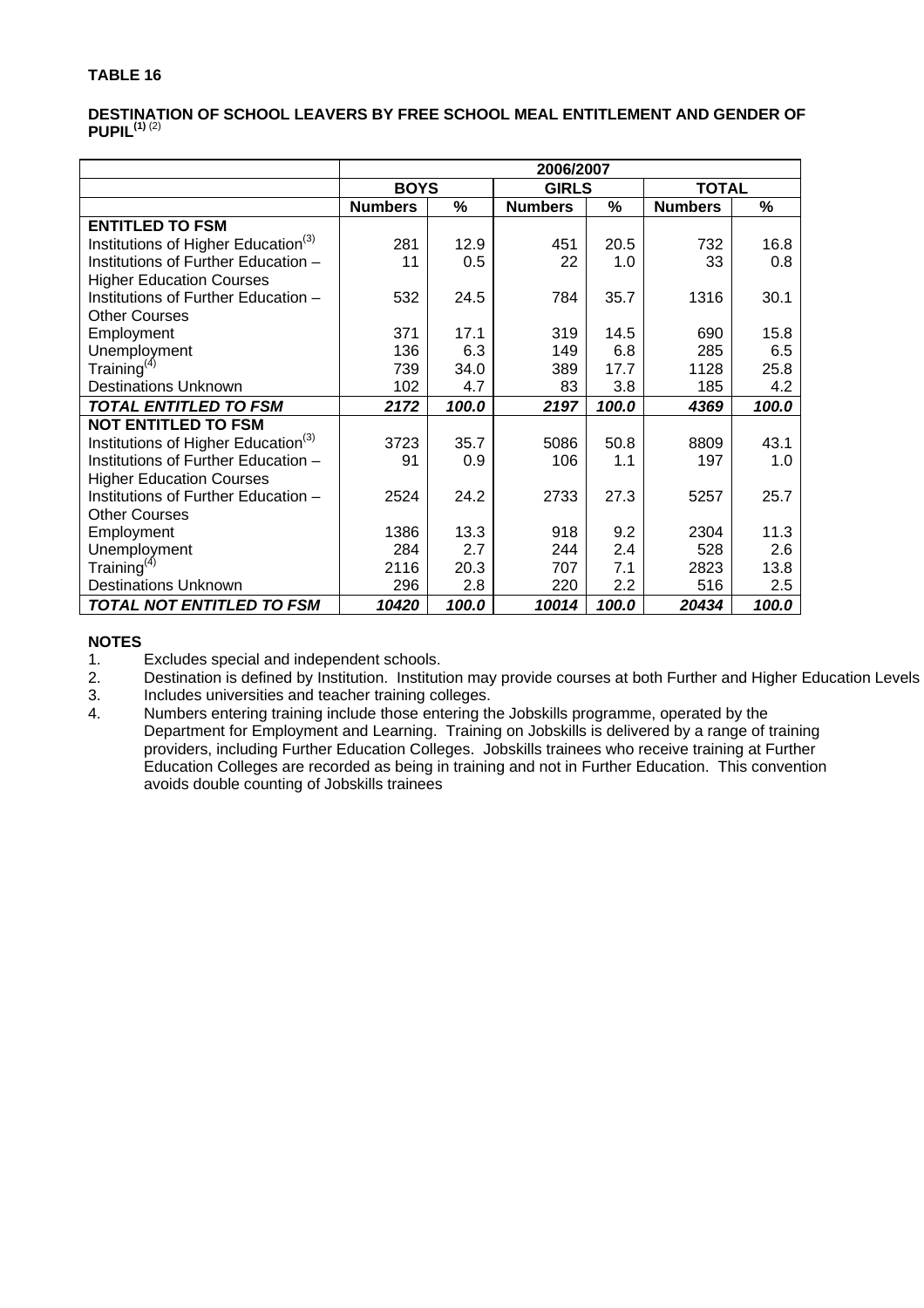#### **HIGHEST QUALIFICATION OF SCHOOL LEAVERS BY GENDER AND SCHOOL TYPE(1)**

|                                                                                              | 2001/2002      |              |                |              |  |  |
|----------------------------------------------------------------------------------------------|----------------|--------------|----------------|--------------|--|--|
|                                                                                              | <b>BOYS</b>    |              |                | <b>GIRLS</b> |  |  |
|                                                                                              | <b>Numbers</b> | $\%$         | <b>Numbers</b> | $\%$         |  |  |
| <b>GRAMMAR</b>                                                                               |                |              |                |              |  |  |
| A levels                                                                                     |                |              |                |              |  |  |
| 3 or more (or equivalent) $^{(2)}$                                                           | 3000           | 66.5         | 4051           | 80.8         |  |  |
| 2 (or equivalent) $^{(2)}$                                                                   | 268            | 5.9          | 227            | 4.5          |  |  |
| 1                                                                                            | 107            | 2.4          | 106            | 2.1          |  |  |
| <b>GCSEs</b>                                                                                 |                |              |                |              |  |  |
| 5+ A*-C (or equivalent) <sup>(3)</sup>                                                       | 831            | 18.4         | 525            | 10.5         |  |  |
| 1-4 A*-C (or equivalent) <sup>(3)</sup><br>Other grades (1+ D-G) <sup>(4)</sup>              | 247            | 5.5          | 83             | 1.7          |  |  |
|                                                                                              | 29             | 0.6          | $\overline{7}$ | 0.1          |  |  |
| 5+ $A^*$ -G (or equivalent) <sup>(5)</sup>                                                   | 1086           | 24.1         | 606            | 12.1         |  |  |
| 1-4 A*-G (or equivalent) <sup>(5)</sup>                                                      | 21             | 0.5          | 9              | 0.2          |  |  |
| No GCSEs <sup>(6)</sup>                                                                      | 30             | 0.7          | 14             | 0.3          |  |  |
| No Formal Qualifications <sup>(7)</sup>                                                      | 30             | 0.7          | 14             | 0.3          |  |  |
| <b>TOTAL GRAMMAR</b>                                                                         | 4512           | 100.0        | 5013           | 100.0        |  |  |
| <b>SECONDARY</b>                                                                             |                |              |                |              |  |  |
| A levels                                                                                     |                |              |                |              |  |  |
| 3 or more (or equivalent) $^{(2)}$                                                           | 442            | 5.3          | 1054           | 14.7         |  |  |
| 2 (or equivalent) $(2)$                                                                      | 239            | 2.9          | 478            | 6.7          |  |  |
| 1                                                                                            | 89             | 1.1          | 164            | 2.3          |  |  |
| <b>GCSEs</b>                                                                                 |                |              |                |              |  |  |
| 5+ A*-C (or equivalent) <sup>(3)</sup>                                                       | 1497           | 18.0         | 1603           | 22.3         |  |  |
| 1-4 $A^*$ -C (or equivalent) <sup>(3)</sup>                                                  | 2643           | 31.8         | 2138           | 29.8         |  |  |
| Other grades $(1 + D-G)^{(4)}$                                                               | 2384           | 28.7         | 1346           | 18.7         |  |  |
| 5+ A*- $\tilde{G}$ (or equivalent) <sup>(5)</sup><br>1-4 A*-G (or equivalent) <sup>(5)</sup> | 5094           | 61.4         | 4333           | 60.3         |  |  |
|                                                                                              | 1430           | 17.2         | 754            | 10.5         |  |  |
| No GCSEs <sup>(6)</sup>                                                                      | 1005           | 12.1         | 397            | 5.5          |  |  |
| No Formal Qualifications <sup>(7)</sup>                                                      | 913            | 11.0         | 351            | 4.9          |  |  |
| <b>TOTAL SECONDARY</b>                                                                       | 8299           | 100.0        | 7180           | 100.0        |  |  |
| <b>ALL</b>                                                                                   |                |              |                |              |  |  |
| A levels                                                                                     |                |              |                |              |  |  |
| 3 or more (or equivalent) $(2)$                                                              | 3442           | 26.9         | 5105           | 41.9         |  |  |
| 2 (or equivalent) $(2)$                                                                      | 507            | 4.0          | 705            | 5.8          |  |  |
| 1<br><b>GCSEs</b>                                                                            | 196            | 1.5          | 270            | 2.2          |  |  |
| 5+ $A^*$ -C (or equivalent) <sup>(3)</sup>                                                   | 2328           | 18.2         | 2128           | 17.5         |  |  |
|                                                                                              |                |              |                |              |  |  |
| 1-4 $A^*$ -C (or equivalent) <sup>(3)</sup><br>Other grades $(1 + D-G)^{(4)}$                | 2890<br>2413   | 22.6<br>18.8 | 2221<br>1353   | 18.2<br>11.1 |  |  |
| 5+ $A^*$ -G (or equivalent) <sup>(5)</sup>                                                   | 6180           | 48.2         | 4939           | 40.5         |  |  |
| 1-4 $A^*$ -G (or equivalent) <sup>(5)</sup>                                                  | 1451           | 11.3         | 763            | 6.3          |  |  |
| No GCSES <sup>(6)</sup>                                                                      | 1035           | 8.1          | 411            | 3.4          |  |  |
| No Formal Qualifications <sup>(7)</sup>                                                      | 943            | 7.4          | 365            | 3.0          |  |  |
| <b>TOTAL LEAVERS</b>                                                                         | 12811          | 100.0        | 12193          | 100.0        |  |  |
|                                                                                              |                |              |                |              |  |  |

- 1. Excludes special and independent schools.
- 2. Includes GNVQ Advanced qualifications.
- 2. Includes Grades A\*-C only and GNVQ Intermediate qualifications.
- 4. Includes Grades D G only and GNVQ Foundation qualifications.<br>5. Includes GNVQ Intermediate and GNVQ Foundation qualifications
- 5. Includes GNVQ Intermediate and GNVQ Foundation qualifications.<br>6. Includes those who undertook no GCSE examinations or obtained r
- Includes those who undertook no GCSE examinations or obtained no graded results but who obtained other qualifications such as RSA, Pitman, City and Guilds etc.
- 7. Includes only those with no qualifications of any kind.<br>
NB The non-shaded rows sum to the total. Figures in the
- The non-shaded rows sum to the total. Figures in the shaded rows overlap with other rows.